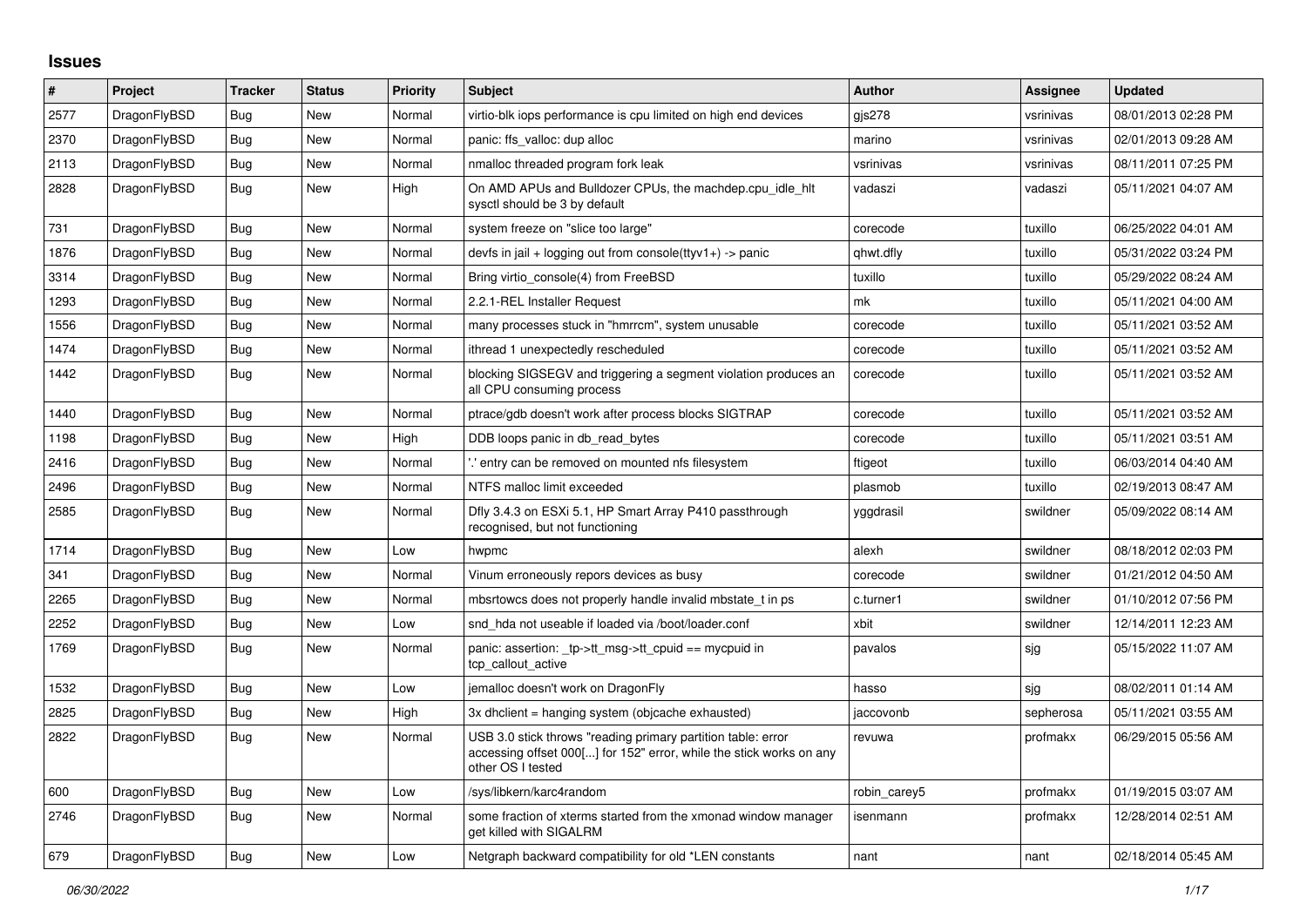| $\vert$ # | <b>Project</b> | <b>Tracker</b> | <b>Status</b> | <b>Priority</b> | <b>Subject</b>                                                                             | Author          | Assignee | <b>Updated</b>      |
|-----------|----------------|----------------|---------------|-----------------|--------------------------------------------------------------------------------------------|-----------------|----------|---------------------|
| 1969      | DragonFlyBSD   | Bug            | New           | Normal          | pf-related network problem                                                                 | pavalos         | lentferj | 02/01/2011 06:57 PM |
| 1964      | DragonFlyBSD   | <b>Bug</b>     | New           | Normal          | iwn (panic assertion : wlan assert serialized)                                             | sjmm.ptr        | josepht  | 02/01/2011 12:57 PM |
| 1946      | DragonFlyBSD   | <b>Bug</b>     | New           | Normal          | ieee80211 panic                                                                            | pavalos         | josepht  | 01/27/2011 06:00 PM |
| 2870      | DragonFlyBSD   | Bug            | New           | High            | Broken text and icons when glamor acceleration is used                                     | 375gnu          | ftigeot  | 01/31/2016 12:13 AM |
| 3154      | DragonFlyBSD   | Submit         | New           | Normal          | Update serial handling in bootloader                                                       | ddegroot        | dillon   | 11/06/2018 11:21 PM |
| 2092      | DragonFlyBSD   | <b>Bug</b>     | New           | Normal          | Panic: Bad link elm 0x next->prev != elm                                                   | masterblaster   | dillon   | 12/04/2011 12:49 PM |
| 1538      | DragonFlyBSD   | <b>Bug</b>     | New           | Low             | mountroot should probe file systems                                                        | corecode        | alexh    | 11/24/2010 06:35 PM |
| 1430      | DragonFlyBSD   | Bug            | New           | Normal          | Buggy $w(1)$ ?                                                                             | hasso           | alexh    | 11/24/2010 08:09 AM |
| 3319      | DragonFlyBSD   | <b>Bug</b>     | New           | Normal          | setproctitle() calls can change effect of later setproctitle() calls                       | tonyc           |          | 06/29/2022 06:10 PM |
| 3316      | DragonFlyBSD   | <b>Bug</b>     | New           | Normal          | hammer2 dirent create() allows creating >1 dirents with the same<br>name                   | tkusumi         |          | 06/05/2022 12:35 PM |
| 2509      | DragonFlyBSD   | <b>Bug</b>     | New           | Normal          | Redefinition of DIRBLKSIZ in restore(8)                                                    | swildner        |          | 06/04/2022 04:40 AM |
| 3313      | DragonFlyBSD   | Bug            | New           | Normal          | Can't boot from my live USB at all. The kernel loading process<br>hangs.                   | rempas          |          | 06/03/2022 12:16 AM |
| 2498      | DragonFlyBSD   | <b>Bug</b>     | New           | Normal          | DFBSD v3.2.2-RELEASE - LIST_FIRST(&bp->b_dep) == NULL"<br>failed in vfs vmio release       | tuxillo         |          | 05/31/2022 04:09 PM |
| 2495      | DragonFlyBSD   | Bug            | <b>New</b>    | High            | DFBSD v3.3.0.960.g553fe7 - ocnt != 0" failed in<br>prop object release                     | tuxillo         |          | 05/31/2022 04:08 PM |
| 2122      | DragonFlyBSD   | Submit         | <b>New</b>    | Normal          | [Review] Fixes to the VFS layer                                                            | ftigeot         |          | 05/31/2022 03:25 PM |
| 2042      | DragonFlyBSD   | Bug            | <b>New</b>    | Normal          | kernel panic, when run boot0cfg                                                            | sepherosa       |          | 05/31/2022 03:01 PM |
| 1975      | DragonFlyBSD   | Bug            | New           | Normal          | Applications seg fault in select() and poll()                                              | rumcic          |          | 05/31/2022 02:58 PM |
| 1982      | DragonFlyBSD   | <b>Bug</b>     | New           | Low             | There is no linuxulator on x86-64                                                          | herrgard        |          | 05/31/2022 02:25 PM |
| 1942      | DragonFlyBSD   | <b>Bug</b>     | <b>New</b>    | Normal          | locking against myself in getcacheblk()?                                                   | qhwt.dfly       |          | 05/31/2022 02:15 PM |
| 1899      | DragonFlyBSD   | Bug            | <b>New</b>    | Normal          | Keyboard doesn't work                                                                      | fransm          |          | 05/15/2022 03:32 PM |
| 3312      | DragonFlyBSD   | Submit         | <b>New</b>    | Normal          | hammer2: redundant chain modify after chain creation                                       | tkusumi         |          | 05/15/2022 01:35 PM |
| 1877      | DragonFlyBSD   | <b>Bug</b>     | <b>New</b>    | Normal          | Freeze during 1st hammer cleanup after new install                                         | elekktretterr   |          | 05/15/2022 11:43 AM |
| 1818      | DragonFlyBSD   | <b>Bug</b>     | <b>New</b>    | Normal          | panic: Bad tailq NEXT (kqueue issue ?)                                                     | ftigeot         |          | 05/15/2022 11:40 AM |
| 1836      | DragonFlyBSD   | <b>Bug</b>     | <b>New</b>    | Normal          | Incorrect TCP checksum show up in tcpdump                                                  | robgar1         |          | 05/15/2022 11:22 AM |
| 1826      | DragonFlyBSD   | Bug            | <b>New</b>    | Normal          | panic during boot: assertion so->so_port  in tcp_input                                     | ftigeot         |          | 05/15/2022 11:05 AM |
| 1774      | DragonFlyBSD   | Bug            | New           | Normal          | New IP header cleanup branch available for testing                                         | dillon          |          | 05/15/2022 10:59 AM |
| 3029      | DragonFlyBSD   | <b>Bug</b>     | <b>New</b>    | Normal          | Running DflyBSD 4.8 on FreeBSD bhyve as a guest                                            | iron            |          | 05/13/2022 04:33 AM |
| 3311      | DragonFlyBSD   | <b>Bug</b>     | <b>New</b>    | Low             | TrueCrypt support may cause kernel crash                                                   | arcade@b1t.name |          | 04/29/2022 06:19 AM |
| 3300      | DragonFlyBSD   | <b>Bug</b>     | New           | Normal          | Running Xvnc from TigerVNC package through the INETD daemon<br>in TCP WAIT mode fails hard | adrian          |          | 01/08/2022 04:25 AM |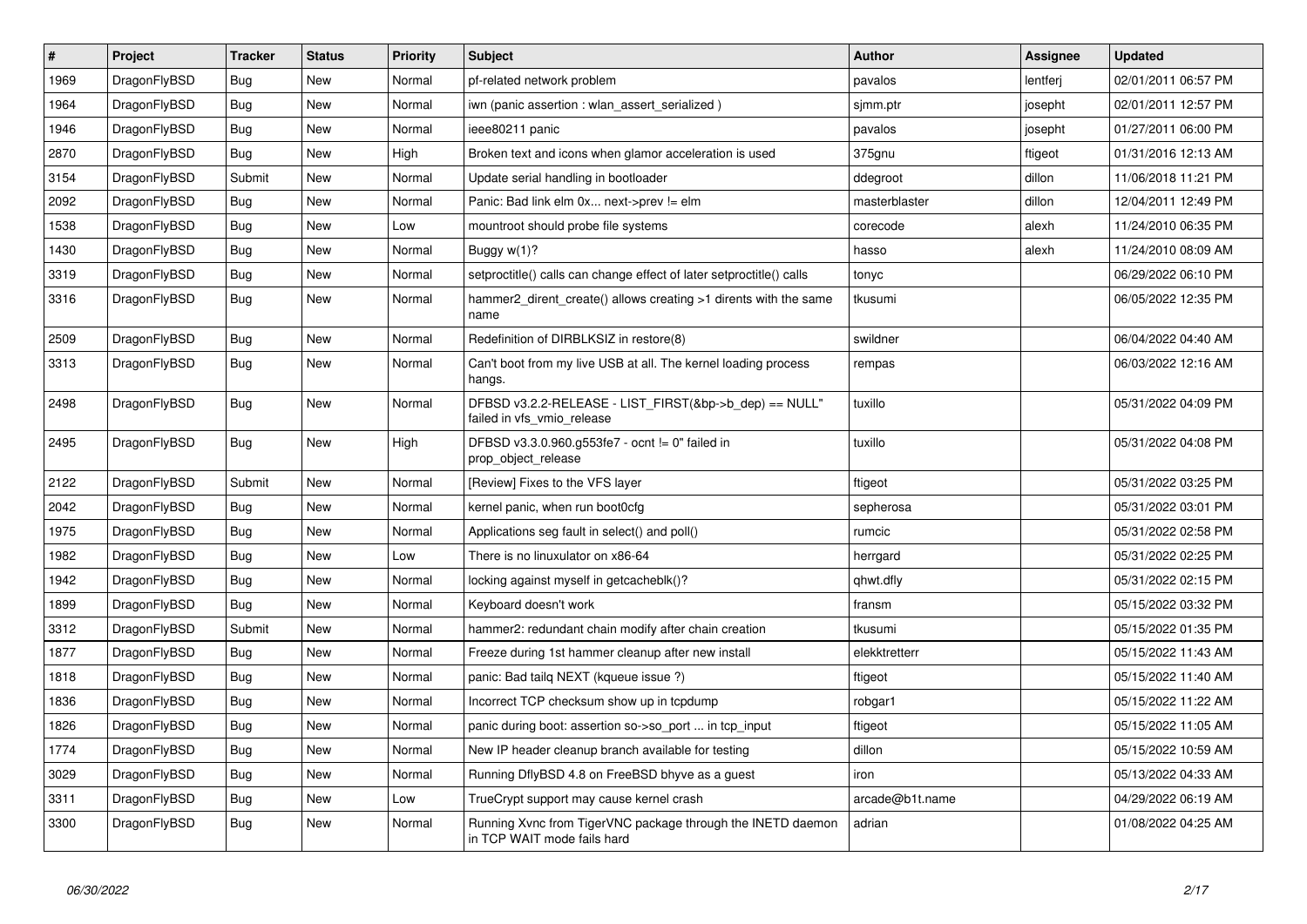| $\#$ | Project      | <b>Tracker</b> | <b>Status</b> | <b>Priority</b> | Subject                                                                                                              | Author          | Assignee | <b>Updated</b>      |
|------|--------------|----------------|---------------|-----------------|----------------------------------------------------------------------------------------------------------------------|-----------------|----------|---------------------|
| 3301 | DragonFlyBSD | Bug            | <b>New</b>    | Normal          | Gkrellm from the packages is not showing logged in users in main<br>window, logged in users always $== 0$            | adrian          |          | 01/08/2022 04:24 AM |
| 1947 | DragonFlyBSD | Bug            | <b>New</b>    | Low             | GA-880GM-UD2H (rev. 1.3) AHCI fails to detect disks at the end of<br>the RAID controller                             | eocallaghan     |          | 11/27/2021 08:46 AM |
| 1559 | DragonFlyBSD | <b>Bug</b>     | <b>New</b>    | Normal          | kernel trap                                                                                                          | phma            |          | 11/27/2021 08:43 AM |
| 3302 | DragonFlyBSD | Bug            | New           | Normal          | Will not boot on System76 Lemur Pro (lemp10)                                                                         | piecuch         |          | 11/03/2021 10:21 AM |
| 3298 | DragonFlyBSD | <b>Bug</b>     | New           | Normal          | Running "w" and having logged in via XDM through VNC, "w" prints<br>an extra error message                           | piecuch         |          | 10/25/2021 09:16 AM |
| 3201 | DragonFlyBSD | Submit         | <b>New</b>    | Normal          | Fixes make search display                                                                                            | htse            |          | 08/20/2021 04:02 PM |
| 3189 | DragonFlyBSD | <b>Bug</b>     | <b>New</b>    | Normal          | Allow DragonFly Mail Agent to accept an alternate config via<br>command line switch                                  | iang            |          | 08/16/2021 12:42 AM |
| 3278 | DragonFlyBSD | <b>Bug</b>     | <b>New</b>    | Normal          | Second screen image is distorted                                                                                     | arcade@b1t.name |          | 07/10/2021 03:36 AM |
| 3276 | DragonFlyBSD | Submit         | <b>New</b>    | Normal          | Add option controlling whether gpt expand expands the last partition<br>(needs testing)                              | falsifian       |          | 07/10/2021 03:35 AM |
| 3280 | DragonFlyBSD | <b>Bug</b>     | New           | Normal          | KMS console and i915(4) not working in 6.0                                                                           | cmusser         |          | 07/10/2021 03:35 AM |
| 3282 | DragonFlyBSD | <b>Bug</b>     | <b>New</b>    | Normal          | unexpected errno value from fopen()                                                                                  | bhaible         |          | 07/10/2021 03:34 AM |
| 3283 | DragonFlyBSD | <b>Bug</b>     | <b>New</b>    | Normal          | mknodat() cannot create FIFOs                                                                                        | bhaible         |          | 07/10/2021 03:34 AM |
| 3284 | DragonFlyBSD | <b>Bug</b>     | <b>New</b>    | Normal          | Wrong towlower() result for U+038A                                                                                   | bhaible         |          | 07/10/2021 03:34 AM |
| 3281 | DragonFlyBSD | Bug            | New           | Normal          | Crash after leaving unattended for a while                                                                           | bhaible         |          | 07/10/2021 03:32 AM |
| 2806 | DragonFlyBSD | <b>Bug</b>     | New           | Normal          | failed to configure a link-local address on ath $0$ (errno = 22)                                                     | Chingyuan       |          | 05/25/2021 01:00 AM |
| 2917 | DragonFlyBSD | <b>Bug</b>     | <b>New</b>    | Normal          | da8: reading primary partition table: error accessing offset<br>000000000000 for 512                                 | liweitianux     |          | 05/11/2021 08:43 PM |
| 3101 | DragonFlyBSD | Bug            | <b>New</b>    | Low             | PFI CGI install not working in dragonflybsd 5.0.1 USB install                                                        | bnegre82        |          | 05/11/2021 04:14 AM |
| 2921 | DragonFlyBSD | Submit         | <b>New</b>    | Normal          | Allow moused to accept userland mouse events                                                                         | tautolog        |          | 05/11/2021 04:08 AM |
| 1192 | DragonFlyBSD | Submit         | New           | Normal          | KKASSERTs in sys/kern/uipc_{msg,socket}.c are too strict                                                             | rumcic          |          | 05/11/2021 04:07 AM |
| 2852 | DragonFlyBSD | Bug            | New           | Normal          | Hammer File System - hangs on undo during system boot / mount -<br>will not recover on DragonFlyBSD newer than 3.6.0 | abale           |          | 05/11/2021 04:07 AM |
| 2675 | DragonFlyBSD | <b>Bug</b>     | <b>New</b>    | Low             | Ultimate N WiFi Link 5300 get iwn_intr: fatal firmware error on 5GHz                                                 | revuwa          |          | 05/11/2021 04:07 AM |
| 1313 | DragonFlyBSD | Bug            | <b>New</b>    | Low             | Signal code in kernel needs major overhaul (signal queues,<br>si_code, si_addr)                                      | hasso           |          | 05/11/2021 04:00 AM |
| 2808 | DragonFlyBSD | <b>Bug</b>     | New           | Normal          | X freeze by switching between X and VT - results in black screen                                                     | lukesky333      |          | 05/11/2021 03:55 AM |
| 2736 | DragonFlyBSD | Bug            | New           | High            | kernel panics on acpi timer probe function                                                                           | cnb             |          | 05/11/2021 03:55 AM |
| 2735 | DragonFlyBSD | <b>Bug</b>     | New           | Urgent          | iwn panics SYSSASSERT                                                                                                | cnb             |          | 05/11/2021 03:55 AM |
| 2067 | DragonFlyBSD | <b>Bug</b>     | New           | Normal          | sound/pcm: "play interrupt timeout, channel dead"                                                                    | matthiasr       |          | 05/11/2021 03:55 AM |
| 2708 | DragonFlyBSD | <b>Bug</b>     | New           | Normal          | unable to send TCP nor UDP on age(4) interface                                                                       | dermiste        |          | 05/11/2021 03:54 AM |
| 2647 | DragonFlyBSD | Bug            | New           | Normal          | HAMMER panic on 3.6.0                                                                                                | tuxillo         |          | 05/11/2021 03:54 AM |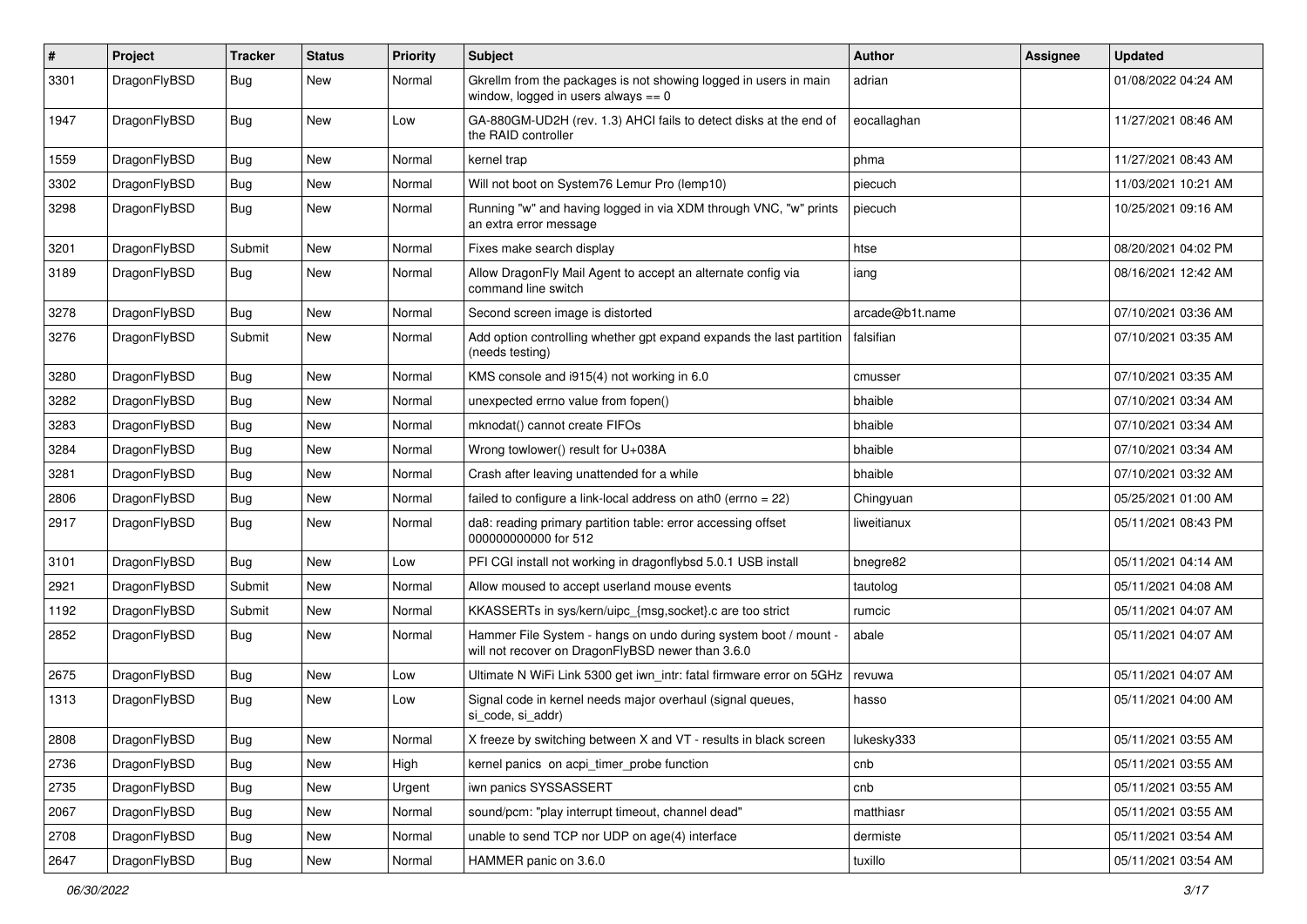| $\pmb{\#}$ | Project      | <b>Tracker</b> | <b>Status</b> | <b>Priority</b> | Subject                                                                                 | Author            | Assignee | <b>Updated</b>      |
|------------|--------------|----------------|---------------|-----------------|-----------------------------------------------------------------------------------------|-------------------|----------|---------------------|
| 2641       | DragonFlyBSD | Bug            | <b>New</b>    | Normal          | Panic when loading natapci as module                                                    | tuxillo           |          | 05/11/2021 03:54 AM |
| 2630       | DragonFlyBSD | Bug            | New           | Normal          | Bring in latest iconv fixes from FreeBSD10 as well as csmapper<br>updates               | tuxillo           |          | 05/11/2021 03:54 AM |
| 2544       | DragonFlyBSD | Bug            | New           | Normal          | live DVD system boot (menu option 1) caused db> prompt on<br>PE1950                     | estrabd           |          | 05/11/2021 03:54 AM |
| 1594       | DragonFlyBSD | <b>Bug</b>     | New           | Normal          | Kernel panic during boot from Live CD on Dell E6400                                     | bodie             |          | 05/11/2021 03:54 AM |
| 3266       | DragonFlyBSD | Bug            | <b>New</b>    | High            | Filesystems broken due to "KKASSERT(count &<br>TOK_COUNTMASK);"                         | tkusumi           |          | 03/15/2021 01:21 PM |
| 3228       | DragonFlyBSD | Bug            | <b>New</b>    | Low             | pfi_kif_unref: state refcount <= 0 in dmesg                                             | justin            |          | 03/05/2021 06:39 AM |
| 3041       | DragonFlyBSD | Submit         | <b>New</b>    | Normal          | firmware: Remove embedding of multiple images in one module.                            | Anonymous         |          | 12/25/2020 02:15 AM |
| 3252       | DragonFlyBSD | <b>Bug</b>     | New           | Normal          | tcsetattr/tcgetattr set errno incorrectly on non-TTY                                    | tonyc             |          | 10/26/2020 09:34 PM |
| 3249       | DragonFlyBSD | Bug            | <b>New</b>    | Normal          | HAMMER2 fsync(2) not working properly                                                   | tkusumi           |          | 09/21/2020 07:07 AM |
| 3247       | DragonFlyBSD | Bug            | <b>New</b>    | Normal          | Kernel panic doing nothing much                                                         | phma              |          | 09/12/2020 11:40 PM |
| 3243       | DragonFlyBSD | Bug            | New           | Normal          | SMART status not reported properly for SSD disks                                        | daftaupe          |          | 09/09/2020 11:03 PM |
| 3246       | DragonFlyBSD | Bug            | <b>New</b>    | Normal          | HAMMER2 unable to handle ENOSPC properly                                                | tkusumi           |          | 09/04/2020 11:11 AM |
| 2587       | DragonFlyBSD | <b>Bug</b>     | New           | Normal          | SATA DVD writer not detected by DragonFly                                               | srussell          |          | 09/04/2020 08:55 AM |
| 3245       | DragonFlyBSD | Bug            | <b>New</b>    | Normal          | panic: free: guard1x fail, i915 load from loader.conf                                   | polachok          |          | 08/21/2020 10:36 AM |
| 3107       | DragonFlyBSD | Bug            | <b>New</b>    | Low             | ACPI interrupt storm when loading i915 on Lenovo T460                                   | oyvinht           |          | 07/15/2020 07:01 AM |
| 3170       | DragonFlyBSD | <b>Bug</b>     | New           | Normal          | repeatable nfsd crash                                                                   | tse               |          | 06/11/2020 05:52 AM |
| 3208       | DragonFlyBSD | Bug            | <b>New</b>    | Normal          | Crash related to nfsd                                                                   | tse               |          | 06/11/2020 05:52 AM |
| 3240       | DragonFlyBSD | Bug            | New           | High            | compile error because of openssl with /usr/dports/security/rhash for<br>mysql 8 install | UlasSAYGIN        |          | 06/04/2020 08:05 AM |
| 3239       | DragonFlyBSD | <b>Bug</b>     | <b>New</b>    | Normal          | unable to SIGKILL glitched emacs                                                        | piecuch           |          | 05/26/2020 03:30 AM |
| 3238       | DragonFlyBSD | <b>Bug</b>     | New           | Normal          | race conditions when printing from vkernel console                                      | piecuch           |          | 05/19/2020 02:50 PM |
| 3235       | DragonFlyBSD | Bug            | <b>New</b>    | Normal          | Kernel panic in devfs_vnops.c                                                           | mneumann          |          | 04/28/2020 07:00 AM |
| 3197       | DragonFlyBSD | Bug            | <b>New</b>    | Normal          | DragonFly upgrades                                                                      | tse               |          | 04/18/2020 04:18 PM |
| 3226       | DragonFlyBSD | <b>Bug</b>     | New           | Normal          | Xorg freezes in vm: thread stuck in "objtrm1"                                           | peeter            |          | 04/08/2020 02:10 AM |
| 3231       | DragonFlyBSD | <b>Bug</b>     | <b>New</b>    | Normal          | wifi drops on 5.8                                                                       | tse               |          | 04/06/2020 05:08 AM |
| 3219       | DragonFlyBSD | <b>Bug</b>     | New           | Normal          | x11/xorg port can not be build                                                          | <b>UlasSAYGIN</b> |          | 03/31/2020 08:57 AM |
| 3227       | DragonFlyBSD | Submit         | New           | Normal          | Add HAMMER2 instructions in the installation medium README                              | daftaupe          |          | 03/26/2020 03:34 PM |
| 3225       | DragonFlyBSD | Bug            | New           | Normal          | nfsd freeze when using qemu                                                             | tse               |          | 03/17/2020 11:52 AM |
| 3224       | DragonFlyBSD | <b>Bug</b>     | New           | Normal          | Kernel panic when trying to ping6                                                       | zhtw              |          | 03/08/2020 08:55 AM |
| 3222       | DragonFlyBSD | <b>Bug</b>     | New           | Normal          | gcc - undefined reference to '__atomic_load' (missing libatomic?)                       | mneumann          |          | 02/08/2020 02:45 AM |
| 3218       | DragonFlyBSD | <b>Bug</b>     | New           | Normal          | Kernel panics are not sent to comconsole when booted over EFI                           | mqudsi            |          | 12/02/2019 08:52 PM |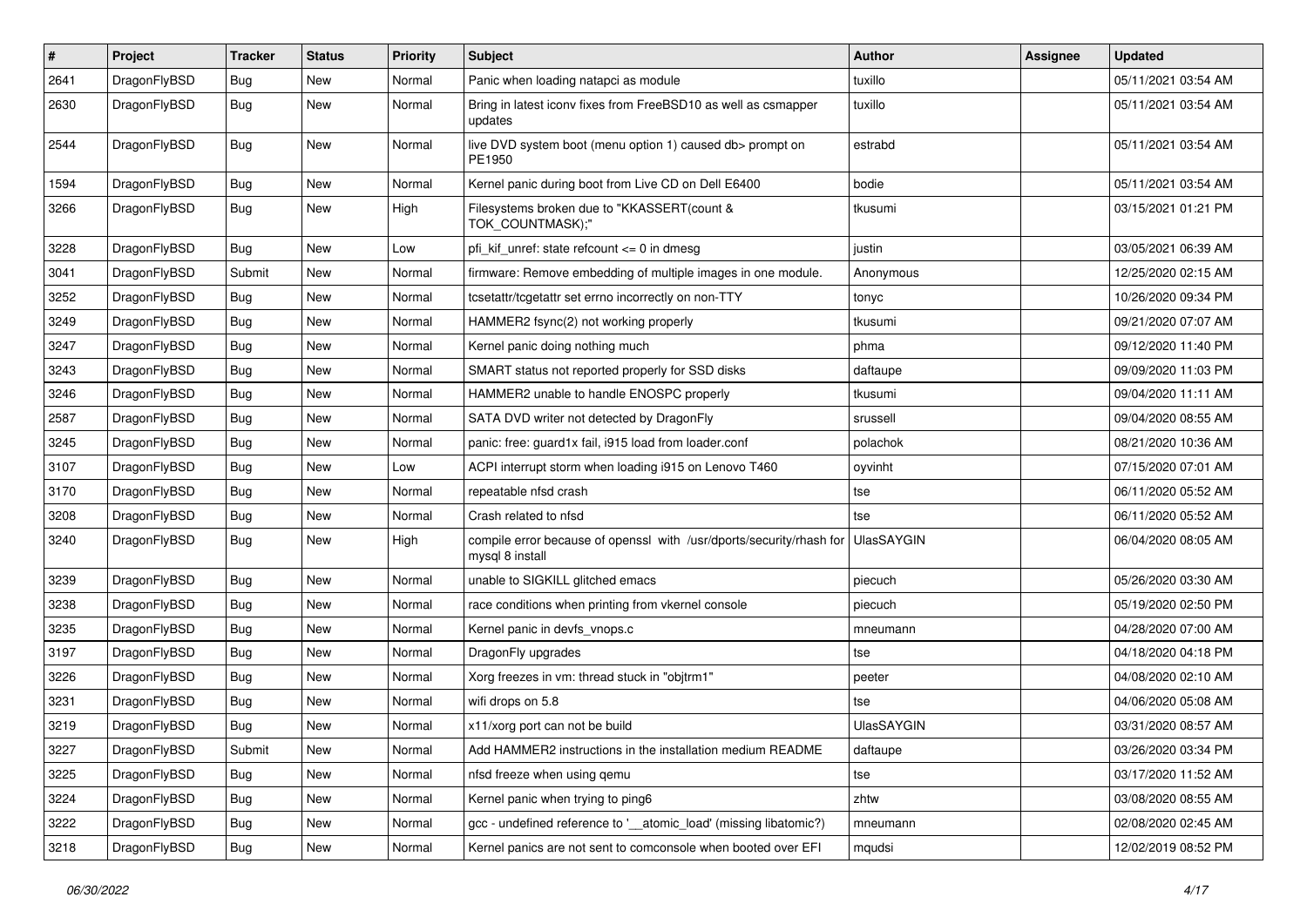| $\sharp$ | Project      | <b>Tracker</b> | <b>Status</b> | Priority | <b>Subject</b>                                                                                                                                              | <b>Author</b>    | Assignee | <b>Updated</b>      |
|----------|--------------|----------------|---------------|----------|-------------------------------------------------------------------------------------------------------------------------------------------------------------|------------------|----------|---------------------|
| 3217     | DragonFlyBSD | <b>Bug</b>     | New           | Normal   | rescue tools: make install fails if rescue folder doesn't exist                                                                                             | t_dfbsd          |          | 11/27/2019 08:16 PM |
| 3215     | DragonFlyBSD | <b>Bug</b>     | <b>New</b>    | Normal   | Hang in tcdrain(3) after write(3)                                                                                                                           | noloader         |          | 11/25/2019 03:08 PM |
| 3209     | DragonFlyBSD | <b>Bug</b>     | New           | Normal   | svc has some minor bugs                                                                                                                                     | arcade@b1t.name  |          | 10/24/2019 09:08 AM |
| 3206     | DragonFlyBSD | Submit         | New           | Normal   | update psm/kbd to FreeBSD 12.0 code                                                                                                                         | htse             |          | 10/05/2019 03:49 PM |
| 3199     | DragonFlyBSD | <b>Bug</b>     | <b>New</b>    | Normal   | PFS label not found panic                                                                                                                                   | tse              |          | 08/21/2019 03:51 AM |
| 3196     | DragonFlyBSD | <b>Bug</b>     | New           | Normal   | test issue after redmine upgrade (2)                                                                                                                        | tuxillo          |          | 07/05/2019 04:33 AM |
| 3194     | DragonFlyBSD | <b>Bug</b>     | New           | High     | Hammer kernel crash on mirror-stream of PFS after upgrade<br>(assertion "cursor->flags &<br>HAMMER_CURSOR_ITERATE_CHECK" failed in<br>hammer_btree_iterate) | Anonymous        |          | 06/29/2019 01:32 PM |
| 3047     | DragonFlyBSD | <b>Bug</b>     | <b>New</b>    | Normal   | HAMMER critical write error                                                                                                                                 | samuel           |          | 06/19/2019 09:50 AM |
| 3124     | DragonFlyBSD | <b>Bug</b>     | New           | High     | DragonFlyBSD 5.0.2 with Hammer2 with UEFI install doesn't boot                                                                                              | wiesl            |          | 06/18/2019 05:07 AM |
| 1850     | DragonFlyBSD | <b>Bug</b>     | <b>New</b>    | Normal   | volume-add on hammer root fs panic                                                                                                                          | Johannes.Hofmann |          | 04/18/2019 04:27 AM |
| 3184     | DragonFlyBSD | <b>Bug</b>     | New           | Normal   | tsleep(9) return value when PCATCH specified                                                                                                                | tkusumi          |          | 04/03/2019 06:49 AM |
| 3165     | DragonFlyBSD | <b>Bug</b>     | New           | Normal   | Looping at boot time                                                                                                                                        | gop              |          | 12/28/2018 01:04 PM |
| 3141     | DragonFlyBSD | <b>Bug</b>     | <b>New</b>    | Normal   | dhclient blocks boot process                                                                                                                                | rowo             |          | 12/16/2018 11:01 AM |
| 2250     | DragonFlyBSD | <b>Bug</b>     | <b>New</b>    | Normal   | Kernel panic                                                                                                                                                | adamk            |          | 11/23/2018 01:10 AM |
| 3157     | DragonFlyBSD | <b>Bug</b>     | New           | Normal   | TP-Link UE300 not working in 5.2-RELEASE                                                                                                                    | tuxillo          |          | 11/15/2018 02:08 PM |
| 2287     | DragonFlyBSD | <b>Bug</b>     | <b>New</b>    | Normal   | HAMMER(ROOT) Illegal UNDO TAIL signature at<br>300000001967c000                                                                                             | y0n3t4n1         |          | 11/07/2018 01:22 AM |
| 2898     | DragonFlyBSD | Bug            | <b>New</b>    | Normal   | <b>HAMMER</b> panic                                                                                                                                         | pavalos          |          | 11/03/2018 07:05 AM |
| 3147     | DragonFlyBSD | Submit         | New           | Normal   | Enable headless installation                                                                                                                                | ddegroot         |          | 10/09/2018 01:25 PM |
| 3120     | DragonFlyBSD | <b>Bug</b>     | New           | Normal   | Intel AC 8260 firmware does not load                                                                                                                        | Vintodrimmer     |          | 08/28/2018 03:30 AM |
| 3143     | DragonFlyBSD | <b>Bug</b>     | New           | Normal   | assertion "0" failed in hammer2 inode xop chain sync                                                                                                        | cbin             |          | 07/18/2018 12:50 PM |
| 3142     | DragonFlyBSD | Submit         | <b>New</b>    | Normal   | lib/libdmsg: Unbreak using new API EVP_CIPHER_CTX_new()                                                                                                     | tkusumi          |          | 07/08/2018 04:18 AM |
| 3139     | DragonFlyBSD | <b>Bug</b>     | New           | Normal   | USB Mouse Does Not Work in DragonflyBSD guest on VirtualBox                                                                                                 | chiguy1256       |          | 06/24/2018 10:14 PM |
| 3135     | DragonFlyBSD | Submit         | <b>New</b>    | Normal   | Add EVFILT_RECV and EVFILT_SEND                                                                                                                             | tautolog         |          | 05/25/2018 09:59 PM |
| 3134     | DragonFlyBSD | <b>Bug</b>     | <b>New</b>    | Normal   | RFC 3021 (/31 networks) appear to be unsupported                                                                                                            | jailbird         |          | 05/16/2018 11:03 PM |
| 3132     | DragonFlyBSD | Bug            | New           | Low      | unifdef mined                                                                                                                                               | bcallah          |          | 04/26/2018 08:34 PM |
| 3129     | DragonFlyBSD | <b>Bug</b>     | New           | High     | Kernel panic with 5.2.0 on A2SDi-4C-HLN4F                                                                                                                   | stateless        |          | 04/24/2018 12:50 AM |
| 3117     | DragonFlyBSD | <b>Bug</b>     | New           | Normal   | Problem with colours if "intel" video-driver used                                                                                                           | dpostolov        |          | 01/07/2018 11:35 PM |
| 3116     | DragonFlyBSD | <b>Bug</b>     | New           | Normal   | da0 detects on very big volume if to _remove_ usb install stick and<br>reboot on Intel NUC5PPYH                                                             | dpostolov        |          | 01/07/2018 09:40 PM |
| 3110     | DragonFlyBSD | <b>Bug</b>     | New           | Normal   | crash with ipfw3 under load                                                                                                                                 | bnegre82         |          | 12/09/2017 06:22 AM |
| 3076     | DragonFlyBSD | <b>Bug</b>     | New           | Normal   | sys/dev/netif/ig_hal/e1000_ich8lan.c:1594: sanity checking mixup?                                                                                           | dcb              |          | 10/11/2017 01:58 AM |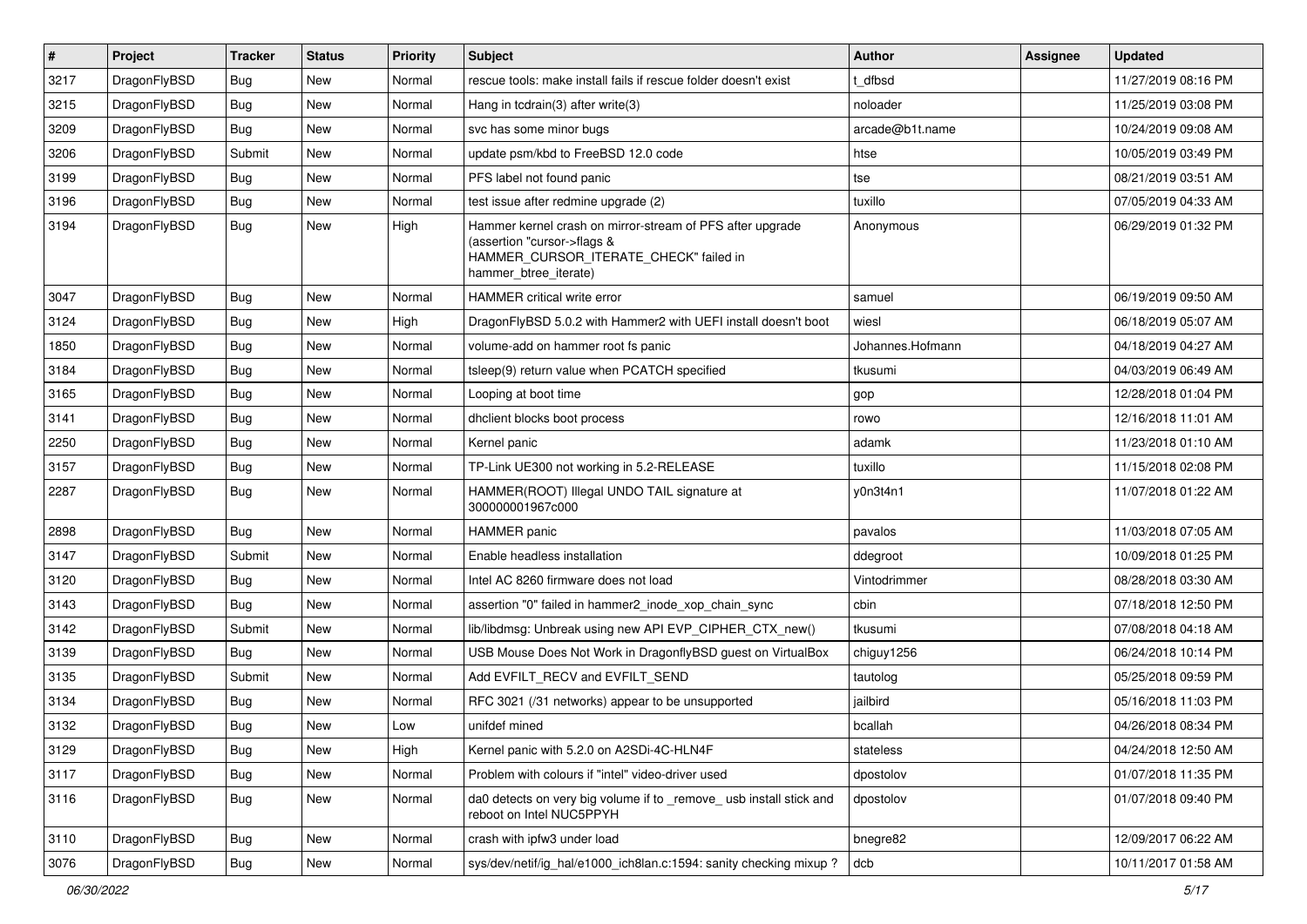| #    | Project      | <b>Tracker</b> | <b>Status</b> | <b>Priority</b> | <b>Subject</b>                                                                                            | Author                 | Assignee | <b>Updated</b>      |
|------|--------------|----------------|---------------|-----------------|-----------------------------------------------------------------------------------------------------------|------------------------|----------|---------------------|
| 3025 | DragonFlyBSD | <b>Bug</b>     | <b>New</b>    | Normal          | sys/dev/powermng/powernow/powernow.c:284: bad comparison?                                                 | dcb                    |          | 09/23/2017 07:45 AM |
| 3052 | DragonFlyBSD | Bug            | New           | Normal          | panic DragonFly v4.8.1-RELEASE by mounting a malformed NTFS<br>image [64.000]                             | open.source@ribose.com |          | 08/14/2017 03:22 AM |
| 3051 | DragonFlyBSD | Bug            | New           | Normal          | panic DragonFly v4.8.1-RELEASE by mounting a malformed NTFS<br>image [12.000]                             | open.source@ribose.com |          | 08/14/2017 03:20 AM |
| 3049 | DragonFlyBSD | Bug            | <b>New</b>    | Normal          | panic DragonFly v4.8.1-RELEASE by mounting a malformed<br>msdosfs image [12.128]                          | open.source@ribose.com |          | 08/14/2017 02:53 AM |
| 3036 | DragonFlyBSD | Bug            | <b>New</b>    | Normal          | panic in icmp_redirect_start() ASSERT_IN_NETISR(0)                                                        | tautolog               |          | 05/11/2017 07:27 PM |
| 3035 | DragonFlyBSD | <b>Bug</b>     | New           | Normal          | panic: assertion "cpu $>= 0$ && cpu < ncpus" failed in netisr cpuport<br>at /usr/src/sys/net/netisr2.h:87 | masu                   |          | 05/11/2017 01:24 AM |
| 3024 | DragonFlyBSD | Bug            | <b>New</b>    | Low             | sys/dev/netif/wi/if wi.c:1090]: (style) Redundant condition                                               | dcb                    |          | 04/11/2017 11:56 AM |
| 3022 | DragonFlyBSD | Bug            | New           | Normal          | sys/dev/netif/ath/ath/if ath.c:2142: strange bitmask?                                                     | dcb                    |          | 04/11/2017 11:49 AM |
| 3018 | DragonFlyBSD | <b>Bug</b>     | <b>New</b>    | Normal          | sys/bus/u4b/wlan/if_run.c:5464]: (style) Redundant condition                                              | dcb                    |          | 04/11/2017 11:26 AM |
| 3006 | DragonFlyBSD | <b>Bug</b>     | <b>New</b>    | Normal          | boot0cfg: panic in kern_udev.c in function _udev_dict_set_cstr when<br>installing in VirtualBox           | MichiGreat             |          | 04/01/2017 02:22 PM |
| 2994 | DragonFlyBSD | <b>Bug</b>     | <b>New</b>    | Normal          | Intermittent boot hangs after git: hammer - HAMMER Version 7                                              | davshao                |          | 03/30/2017 02:06 PM |
| 2972 | DragonFlyBSD | <b>Bug</b>     | New           | Normal          | ipfw3 "deny to me" does not work correctly                                                                | mneumann               |          | 12/27/2016 12:11 PM |
| 2970 | DragonFlyBSD | Bug            | <b>New</b>    | Normal          | kernel 4.7: "Is -I" causes panic on UDF filesystem: "bgetvp -<br>overlapping buffer"                      | peeter                 |          | 12/21/2016 02:46 AM |
| 2526 | DragonFlyBSD | <b>Bug</b>     | <b>New</b>    | Normal          | hammer cleanup doesn't run on first day of DST                                                            | pavalos                |          | 10/18/2016 05:28 PM |
| 2915 | DragonFlyBSD | <b>Bug</b>     | <b>New</b>    | High            | Hammer mirror-copy problem                                                                                | t dfbsd                |          | 08/25/2016 05:28 AM |
| 2936 | DragonFlyBSD | Bug            | New           | Normal          | loader.efi crashes while loading kernel                                                                   | spaceille              |          | 08/20/2016 06:17 AM |
| 2933 | DragonFlyBSD | Submit         | New           | Normal          | Remove unix domain socket support from cat(1)                                                             | sevan                  |          | 08/01/2016 08:10 PM |
| 2931 | DragonFlyBSD | Bug            | New           | Low             | 'gdb' of 'vkernel' unable to print backtrace                                                              | tofergus               |          | 07/26/2016 01:51 PM |
| 2930 | DragonFlyBSD | <b>Bug</b>     | <b>New</b>    | High            | 'objcache' causes panic during 'nfs readdir'                                                              | tofergus               |          | 07/26/2016 01:09 PM |
| 2924 | DragonFlyBSD | <b>Bug</b>     | <b>New</b>    | Normal          | cat -v fails to tag characters in extended table with M- prefix with<br>some locales                      | sevan                  |          | 07/11/2016 07:18 AM |
| 2878 | DragonFlyBSD | Bug            | New           | Low             | [fix] CCVER problem when using clang and cpu extensions<br>(intrinsics)                                   | arcade@b1t.name        |          | 06/24/2016 04:25 AM |
| 2891 | DragonFlyBSD | <b>Bug</b>     | <b>New</b>    | Normal          | Kernel panic in IEEE802.11 related code                                                                   | shamaz                 |          | 05/29/2016 05:49 PM |
| 2890 | DragonFlyBSD | <b>Bug</b>     | New           | Normal          | not able to boot usb installer on Toshiba Chromebook 2                                                    | johnnywhishbone        |          | 02/22/2016 03:42 AM |
| 2892 | DragonFlyBSD | Bug            | New           | Normal          | swap pager:indefinite wait bufferf error                                                                  | lhmwzy                 |          | 02/21/2016 10:32 PM |
| 2887 | DragonFlyBSD | <b>Bug</b>     | New           | Low             | Missing extattr_namespace_to_string and<br>extattr_string_to_namespace functions                          | rubenk                 |          | 02/06/2016 05:09 AM |
| 2886 | DragonFlyBSD | <b>Bug</b>     | New           | Normal          | dragonfly mail agent: sending a testmail causes high system load                                          | worf                   |          | 02/05/2016 05:53 AM |
| 2882 | DragonFlyBSD | <b>Bug</b>     | New           | Low             | bridge sends packets from individual interfaces                                                           | arcade@b1t.name        |          | 01/09/2016 12:43 PM |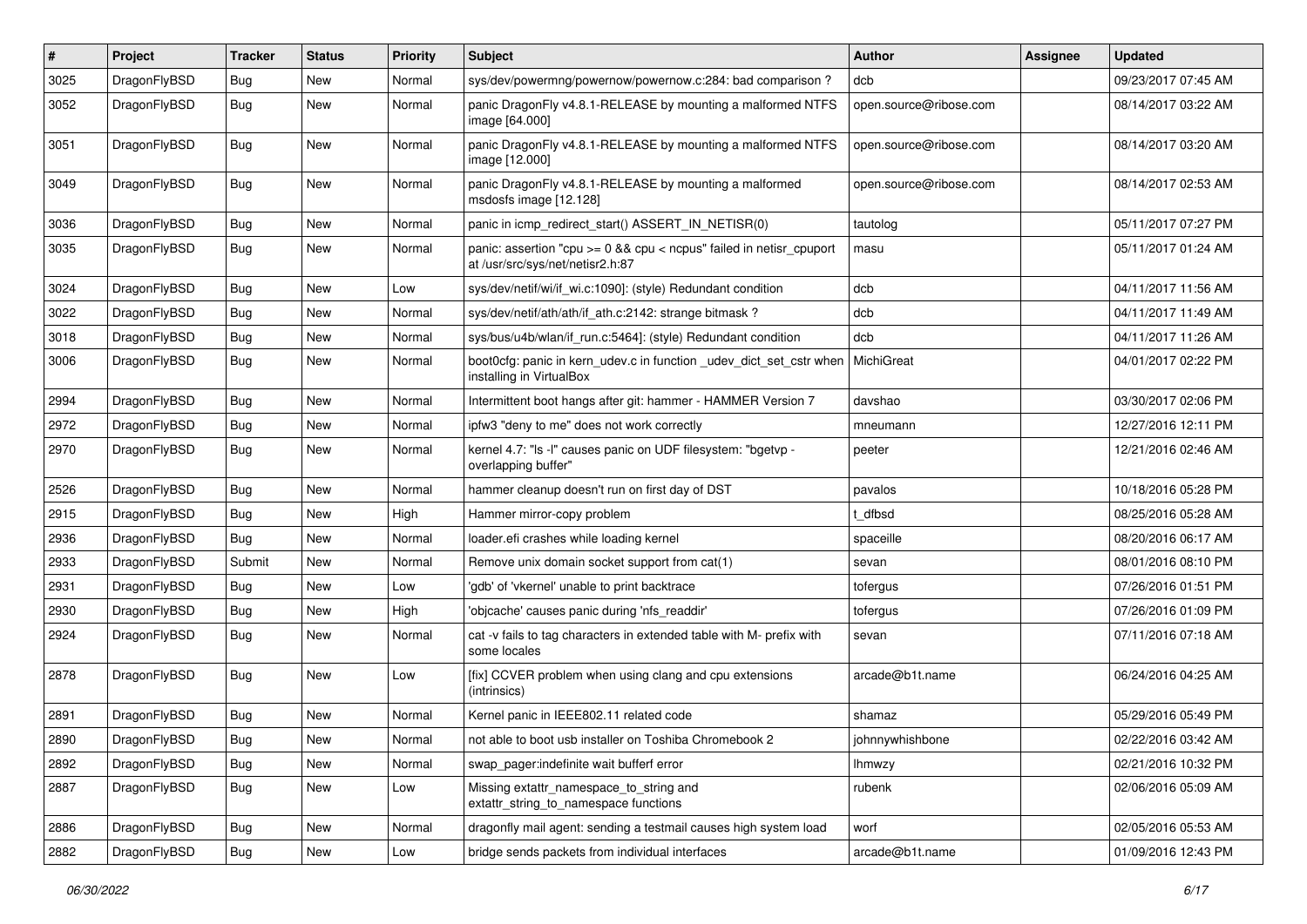| $\sharp$ | Project      | <b>Tracker</b> | <b>Status</b> | <b>Priority</b> | Subject                                                                                                       | <b>Author</b>    | Assignee | <b>Updated</b>      |
|----------|--------------|----------------|---------------|-----------------|---------------------------------------------------------------------------------------------------------------|------------------|----------|---------------------|
| 2881     | DragonFlyBSD | <b>Bug</b>     | New           | Normal          | Pulseaudio hangs/resets system when starting X11                                                              | mneumann         |          | 01/09/2016 03:08 AM |
| 2877     | DragonFlyBSD | <b>Bug</b>     | <b>New</b>    | Low             | sed fails when working with UTF-8 locale and non-UTF symbols                                                  | arcade@b1t.name  |          | 12/30/2015 11:20 AM |
| 2674     | DragonFlyBSD | <b>Bug</b>     | <b>New</b>    | Normal          | <b>GPT Support</b>                                                                                            | ftigeot          |          | 12/28/2015 02:54 PM |
| 2874     | DragonFlyBSD | <b>Bug</b>     | New           | Normal          | make world DESTDIR=/emptydir fails                                                                            | pascii           |          | 12/25/2015 07:04 AM |
| 2863     | DragonFlyBSD | <b>Bug</b>     | <b>New</b>    | Normal          | HAMMER synch tid is zero                                                                                      | shamaz           |          | 12/12/2015 11:24 PM |
| 2859     | DragonFlyBSD | <b>Bug</b>     | New           | Low             | Installer configuration menu always highlights "Select timezone", no<br>matter which step was last completed. | cgag             |          | 12/02/2015 01:54 PM |
| 2858     | DragonFlyBSD | <b>Bug</b>     | New           | Low             | Installer "Local or UTC" question should have "No" selected by<br>default.                                    | cgag             |          | 12/02/2015 01:18 PM |
| 2857     | DragonFlyBSD | Bug            | <b>New</b>    | Normal          | hammer stalls via bitcoin-qt                                                                                  | tkusumi          |          | 11/30/2015 06:52 AM |
| 2835     | DragonFlyBSD | Bug            | <b>New</b>    | Normal          | /usr/include/c++/5.0/bits/c++locale.h likes<br>POSIX_C_SOURCE>=200809                                         | davshao          |          | 11/18/2015 03:40 AM |
| 2840     | DragonFlyBSD | Bug            | New           | Normal          | wrong voltage is reported                                                                                     | yellowrabbit2010 |          | 09/11/2015 06:09 PM |
| 2820     | DragonFlyBSD | Bug            | New           | Normal          | TP-Link USB Wi-Fi adapter cannot be reattached to the system                                                  | shamaz           |          | 05/22/2015 09:45 PM |
| 2816     | DragonFlyBSD | Bug            | New           | Normal          | A multitasking process being debugged can get stuck                                                           | phma             |          | 05/19/2015 03:57 AM |
| 2812     | DragonFlyBSD | Bug            | New           | Normal          | Panic on Intel DE3815TYKHE                                                                                    | tmorp            |          | 05/14/2015 03:14 PM |
| 2809     | DragonFlyBSD | Bug            | <b>New</b>    | Normal          | hammer mirror-stream                                                                                          | masu             |          | 04/10/2015 12:33 AM |
| 2803     | DragonFlyBSD | Bug            | New           | Normal          | HAMMER: Warning: UNDO area too small!                                                                         | ftigeot          |          | 03/11/2015 03:42 PM |
| 2802     | DragonFlyBSD | Bug            | <b>New</b>    | Normal          | USB Wifi urtwn0 crash from cd boot                                                                            | opvalues         |          | 03/10/2015 01:07 AM |
| 2799     | DragonFlyBSD | Bug            | New           | Normal          | Fatal trap 12 caused by moused(8) -p/dev/cual0                                                                | opvalues         |          | 03/04/2015 11:01 PM |
| 2790     | DragonFlyBSD | Submit         | <b>New</b>    | Low             | filedesc softrefs increment code factoring                                                                    | dclink           |          | 02/21/2015 04:00 AM |
| 2788     | DragonFlyBSD | <b>Bug</b>     | New           | Normal          | ioctl GSLICEINFO: Not working for vnode slice                                                                 | mneumann         |          | 02/12/2015 07:49 AM |
| 1634     | DragonFlyBSD | Bug            | New           | Normal          | panic: spin_lock: 0xe4ad1320, indefinitive wait!                                                              | elekktretterr    |          | 01/19/2015 03:21 AM |
| 1194     | DragonFlyBSD | Bug            | New           | Normal          | SCSI errors while trying to copy photos from my camera                                                        | elekktretterr    |          | 01/14/2015 04:39 PM |
| 2738     | DragonFlyBSD | <b>Bug</b>     | New           | Normal          | Hammer: Strange behavior when trying to recover old version of<br>moved file                                  | roland           |          | 11/20/2014 08:02 AM |
| 2712     | DragonFlyBSD | <b>Bug</b>     | New           | Normal          | connect(2) returns EINVAL when retrying after ECONNREFUSED                                                    | jorisgio         |          | 08/14/2014 05:31 PM |
| 2688     | DragonFlyBSD | <b>Bug</b>     | <b>New</b>    | Normal          | 67613368bdda7 Fix wrong checks for U4B presence Asrock Z77M<br>difficulty detecting USB keyboard              | davshao          |          | 06/28/2014 07:08 PM |
| 2687     | DragonFlyBSD | <b>Bug</b>     | <b>New</b>    | Normal          | natacontrol software RAID in installer                                                                        | csmelosky        |          | 06/22/2014 12:03 PM |
| 2680     | DragonFlyBSD | <b>Bug</b>     | <b>New</b>    | Low             | boot0cfg update makes box unbootable                                                                          | herrgard         |          | 06/10/2014 06:02 AM |
| 2489     | DragonFlyBSD | <b>Bug</b>     | New           | Normal          | nmalloc doesn't cache VA for allocations > 8KB                                                                | vsrinivas        |          | 06/10/2014 05:51 AM |
| 2490     | DragonFlyBSD | <b>Bug</b>     | New           | Normal          | nmalloc should color addresses to avoid cache bank conflictsw                                                 | vsrinivas        |          | 06/10/2014 05:51 AM |
| 2329     | DragonFlyBSD | <b>Bug</b>     | New           | Normal          | ibm x3550 & acpi                                                                                              | ano              |          | 06/03/2014 11:37 AM |
| 2629     | DragonFlyBSD | <b>Bug</b>     | New           | Normal          | Replace gcc44 with llvm34, clang34, and libc++                                                                | tuxillo          |          | 06/02/2014 02:30 PM |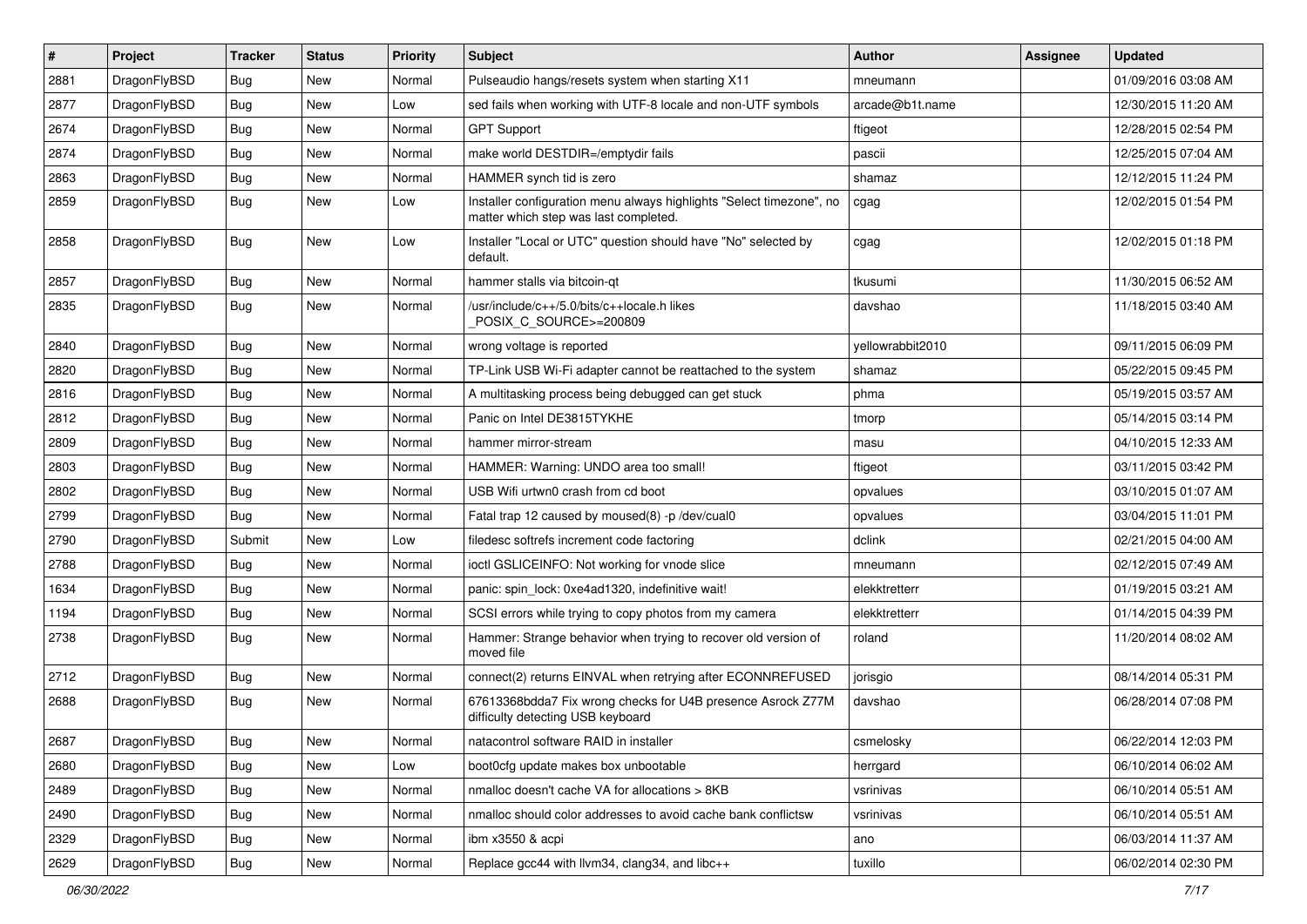| #    | Project      | <b>Tracker</b> | <b>Status</b> | <b>Priority</b> | Subject                                                                                                        | <b>Author</b>     | Assignee | <b>Updated</b>      |
|------|--------------|----------------|---------------|-----------------|----------------------------------------------------------------------------------------------------------------|-------------------|----------|---------------------|
| 2652 | DragonFlyBSD | <b>Bug</b>     | <b>New</b>    | Normal          | 189a0ff3761b47  ix: Implement MSI-X support locks up Lenovo<br>S10 Intel Atom n270                             | davshao           |          | 05/14/2014 01:55 AM |
| 1695 | DragonFlyBSD | <b>Bug</b>     | <b>New</b>    | Normal          | NFS-related system breakdown                                                                                   | Anonymous         |          | 04/10/2014 12:35 AM |
| 2657 | DragonFlyBSD | <b>Bug</b>     | <b>New</b>    | High            | Needs acl to migrate our servers                                                                               | ferney            |          | 03/31/2014 11:37 AM |
| 2473 | DragonFlyBSD | <b>Bug</b>     | <b>New</b>    | Normal          | Kernel crash when trying to up the wpi0 device (Dfly<br>v3.3.0.758.g47388-DEVELOPMENT)                         | tomaz             |          | 02/24/2014 08:50 AM |
| 2619 | DragonFlyBSD | <b>Bug</b>     | <b>New</b>    | Normal          | DragonFly 3.6 can't be installed on a 6TB volume                                                               | ftigeot           |          | 02/23/2014 11:55 PM |
| 2645 | DragonFlyBSD | <b>Bug</b>     | <b>New</b>    | Normal          | panic with dsched fq and ioprio                                                                                | jyoung15          |          | 02/20/2014 07:29 AM |
| 1246 | DragonFlyBSD | <b>Bug</b>     | <b>New</b>    | Normal          | bad resolution (monitor desync) with livedvd                                                                   | Przem0l           |          | 02/18/2014 06:29 AM |
| 989  | DragonFlyBSD | <b>Bug</b>     | <b>New</b>    | Normal          | installer/fdisk trouble with wrapped values                                                                    | Discodestroyer    |          | 02/18/2014 06:27 AM |
| 1185 | DragonFlyBSD | <b>Bug</b>     | <b>New</b>    | High            | need a tool to merge changes into /etc                                                                         | wa1ter            |          | 02/18/2014 06:02 AM |
| 1193 | DragonFlyBSD | <b>Bug</b>     | <b>New</b>    | Normal          | kernel doesn't recognize cdrom drive                                                                           | nonsolosoft       |          | 01/25/2014 09:11 PM |
| 2626 | DragonFlyBSD | Bug            | New           | Normal          | iwn driver drops with error: "firmware error 'iwn_intr: fatal firmware<br>error""                              | rodyaj            |          | 01/09/2014 05:50 AM |
| 2622 | DragonFlyBSD | Bug            | <b>New</b>    | Normal          | VAIO FIT15E fn keys support                                                                                    | nonsolosoft       |          | 12/31/2013 01:31 AM |
| 2621 | DragonFlyBSD | <b>Bug</b>     | <b>New</b>    | Normal          | core dump using cdrom                                                                                          | nonsolosoft       |          | 12/27/2013 12:43 AM |
| 2620 | DragonFlyBSD | <b>Bug</b>     | <b>New</b>    | Normal          | moused problem                                                                                                 | FilippoMo         |          | 12/20/2013 10:32 AM |
| 2618 | DragonFlyBSD | Bug            | <b>New</b>    | Normal          | mouse problem on RELEASE-3 6 0                                                                                 | FilippoMo         |          | 12/20/2013 03:26 AM |
| 2611 | DragonFlyBSD | <b>Bug</b>     | <b>New</b>    | Normal          | Change in IP address results in network not working                                                            | phma              |          | 12/05/2013 07:55 PM |
| 2609 | DragonFlyBSD | Bug            | New           | Normal          | master: panic: assertion<br>"LWKT_TOKEN_HELD_ANY(vm_object_token(object))" failed in<br>swp pager lookup       | thomas.nikolajsen |          | 11/28/2013 11:36 AM |
| 2604 | DragonFlyBSD | Bug            | <b>New</b>    | Normal          | dell laptop does not boot with LATEST                                                                          | isenmann          |          | 11/20/2013 02:07 AM |
| 2598 | DragonFlyBSD | <b>Bug</b>     | <b>New</b>    | Normal          | i386 via USB Booting                                                                                           | mbzadegan         |          | 10/21/2013 02:28 AM |
| 2595 | DragonFlyBSD | Bug            | New           | Normal          | DragonFly 3.4.3 crashes on SUN Blade X6250 with Qlogic ISP 2432<br>FC card                                     | Turvamies         |          | 10/07/2013 11:53 AM |
| 2586 | DragonFlyBSD | Bug            | <b>New</b>    | Normal          | pf: "modulate" state seems problematic                                                                         | srussell          |          | 09/25/2013 07:36 PM |
| 2569 | DragonFlyBSD | <b>Bug</b>     | <b>New</b>    | Normal          | ctime NFS                                                                                                      | ferney            |          | 08/11/2013 04:35 AM |
| 2568 | DragonFlyBSD | <b>Bug</b>     | <b>New</b>    | Normal          | AHCI panic                                                                                                     | josepht           |          | 06/07/2013 05:52 PM |
| 2565 | DragonFlyBSD | Bug            | <b>New</b>    | Normal          | "ifconfig ix0 up" panic                                                                                        | Itpig402a         |          | 06/03/2013 05:46 AM |
| 2557 | DragonFlyBSD | Bug            | New           | Normal          | stock 3.4.1 kernel halts during booting if dm and dm target crypt<br>are loaded and RAID controller is present | phma              |          | 05/12/2013 10:38 PM |
| 2552 | DragonFlyBSD | <b>Bug</b>     | New           | Low             | hammer recovery should indicate progress                                                                       | phma              |          | 05/03/2013 12:13 AM |
| 2547 | DragonFlyBSD | Bug            | New           | High            | crashed while doing a dry run of pkg_rolling-replace                                                           | phma              |          | 04/18/2013 10:40 PM |
| 2136 | DragonFlyBSD | Bug            | New           | Normal          | socketpair() doesn't free file descriptors on copyout failure                                                  | vsrinivas         |          | 04/05/2013 09:13 AM |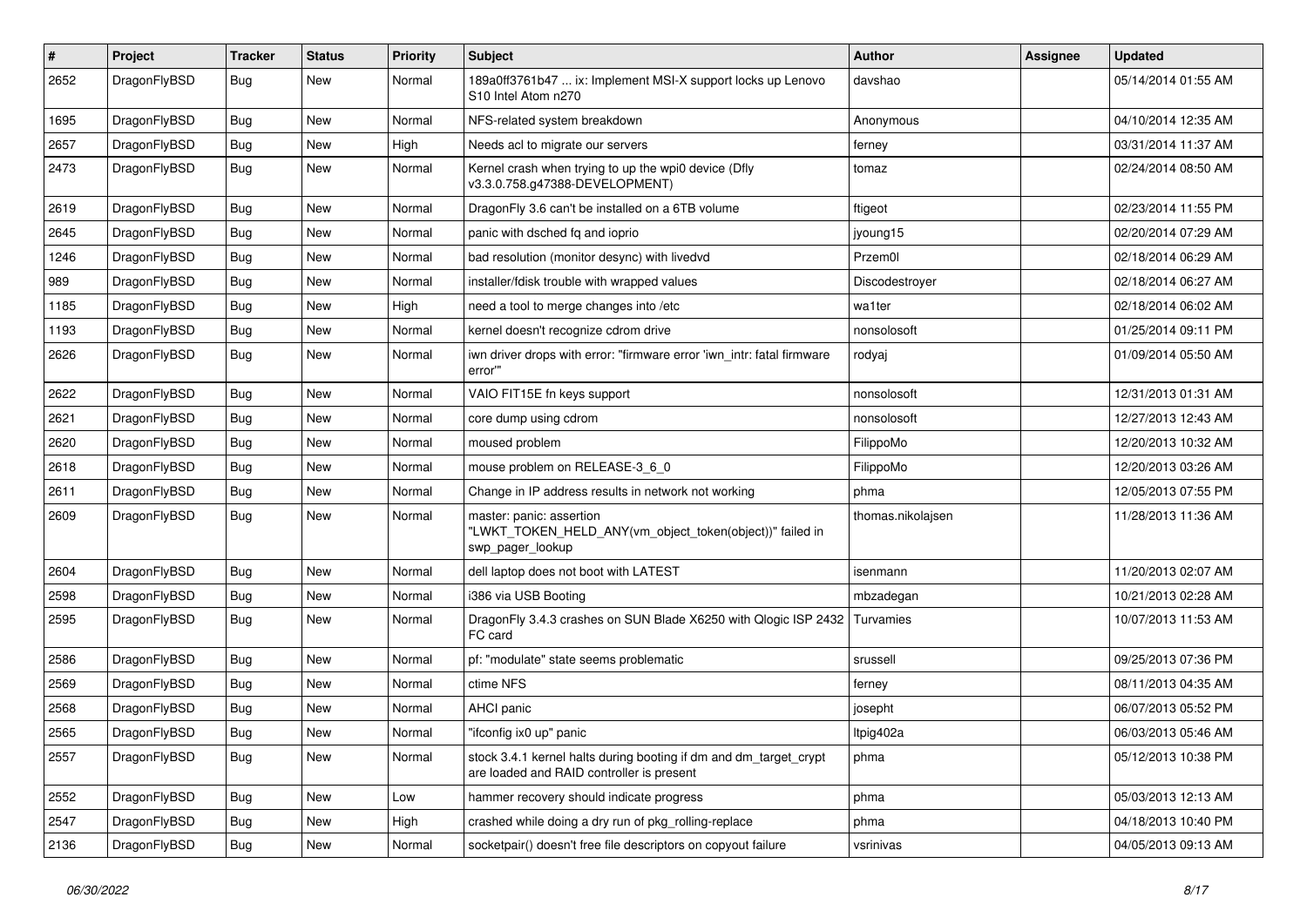| $\sharp$ | Project      | <b>Tracker</b> | <b>Status</b> | <b>Priority</b> | Subject                                                                                                                      | <b>Author</b>     | Assignee | <b>Updated</b>      |
|----------|--------------|----------------|---------------|-----------------|------------------------------------------------------------------------------------------------------------------------------|-------------------|----------|---------------------|
| 2535     | DragonFlyBSD | <b>Bug</b>     | <b>New</b>    | Normal          | Imap processes apparentlt blocked on disk I/O                                                                                | ftigeot           |          | 04/02/2013 09:31 AM |
| 2529     | DragonFlyBSD | <b>Bug</b>     | New           | Low             | Sundance network adapter is not detected and attached                                                                        | kworr             |          | 03/25/2013 02:29 AM |
| 2531     | DragonFlyBSD | <b>Bug</b>     | <b>New</b>    | Normal          | camcontrol fails to disable APM                                                                                              | m.lombardi85      |          | 03/23/2013 12:28 PM |
| 2520     | DragonFlyBSD | <b>Bug</b>     | <b>New</b>    | Normal          | panic: assertion "IS_SERIALIZED((ifp->if_serializer))" failed in<br>if_default_serialize_assert at /usr/src/sys/net/if.c:437 | ano               |          | 03/09/2013 12:14 AM |
| 2493     | DragonFlyBSD | <b>Bug</b>     | New           | Normal          | vidcontrol: invalid video mode name                                                                                          | Svarov            |          | 01/24/2013 09:55 AM |
| 2436     | DragonFlyBSD | <b>Bug</b>     | New           | Normal          | panic: assertion "lp->lwp_qcpu == dd->cpuid" failed in<br>dfly_acquire_curproc                                               | thomas.nikolajsen |          | 01/23/2013 11:07 AM |
| 2453     | DragonFlyBSD | <b>Bug</b>     | <b>New</b>    | Normal          | panic: assertion "gd->gd_spinlocks == 0" failed                                                                              | Johannes.Hofmann  |          | 11/12/2012 12:54 PM |
| 2444     | DragonFlyBSD | <b>Bug</b>     | New           | Normal          | Crash during Hammer overnight cleanup                                                                                        | justin            |          | 11/04/2012 07:58 AM |
| 2434     | DragonFlyBSD | <b>Bug</b>     | <b>New</b>    | Normal          | BTX Halted - Boot fails on USB/GUI                                                                                           | lucmv             |          | 10/17/2012 08:12 PM |
| 1525     | DragonFlyBSD | <b>Bug</b>     | <b>New</b>    | Normal          | boehm-gc problems                                                                                                            | hasso             |          | 10/13/2012 07:13 PM |
| 2430     | DragonFlyBSD | <b>Bug</b>     | New           | Normal          | Alternate Password Hash method                                                                                               | robin.carey1      |          | 10/07/2012 06:28 AM |
| 2421     | DragonFlyBSD | <b>Bug</b>     | New           | High            | Kernel panic: vm_fault: page 0xc0f70000 not busy!                                                                            | lentferj          |          | 10/03/2012 08:16 AM |
| 2423     | DragonFlyBSD | <b>Bug</b>     | New           | Urgent          | After multiple panics/locks, hitting KKASSERT in<br>hammer init cursor                                                       | rumcic            |          | 09/18/2012 02:28 AM |
| 2182     | DragonFlyBSD | <b>Bug</b>     | <b>New</b>    | Normal          | if msk PHY FIFO underrun/overflow                                                                                            | nonsolosoft       |          | 09/03/2012 06:39 AM |
| 2412     | DragonFlyBSD | <b>Bug</b>     | <b>New</b>    | Normal          | wlan0 fails to get address via dhclient                                                                                      | nonsolosoft       |          | 08/30/2012 05:55 AM |
| 2403     | DragonFlyBSD | <b>Bug</b>     | New           | Low             | newfs -E doesn't handle /dev/serno device names properly                                                                     | ftigeot           |          | 08/17/2012 05:07 AM |
| 2369     | DragonFlyBSD | <b>Bug</b>     | New           | Normal          | panic: Bad link elm 0xffffffe07edf6068 next->prev != elm                                                                     | jaydg             |          | 08/15/2012 03:04 AM |
| 2084     | DragonFlyBSD | Bug            | New           | Normal          | DFBSD v2.11.0.242.g4d317 - panic: zone: entry not free                                                                       | tuxillo           |          | 07/03/2012 01:23 AM |
| 2389     | DragonFlyBSD | Bug            | New           | Normal          | computer crashed while listing processes                                                                                     | phma              |          | 06/18/2012 02:49 PM |
| 2387     | DragonFlyBSD | Bug            | <b>New</b>    | Normal          | hammer ignores -t during dedup                                                                                               | phma              |          | 06/17/2012 12:30 PM |
| 2371     | DragonFlyBSD | Bug            | New           | Normal          | Timezone problem with America/Sao_Paulo                                                                                      | raitech           |          | 05/17/2012 01:42 PM |
| 2061     | DragonFlyBSD | Bug            | New           | Normal          | USB keyboard boot panic                                                                                                      | sjg               |          | 05/04/2012 12:20 AM |
| 2316     | DragonFlyBSD | Bug            | New           | Normal          | Ungraceful invalid password handling for adding a new user in the<br>installer                                               | rune              |          | 04/27/2012 11:23 PM |
| 2331     | DragonFlyBSD | Bug            | New           | Normal          | reading mouse mode from unopen file descriptor hangs mouse<br>driver                                                         | phma              |          | 03/14/2012 09:43 AM |
| 2324     | DragonFlyBSD | <b>Bug</b>     | <b>New</b>    | Normal          | natacotrol support > 2TB not working even after the ftigeot patch                                                            | zenny             |          | 03/03/2012 01:00 AM |
| 2319     | DragonFlyBSD | <b>Bug</b>     | New           | Normal          | crypt/passwd forward compat                                                                                                  | c.turner1         |          | 02/28/2012 12:39 PM |
| 2311     | DragonFlyBSD | <b>Bug</b>     | New           | Normal          | Xorg crash having something to do with drm                                                                                   | phma              |          | 02/22/2012 09:59 AM |
| 2297     | DragonFlyBSD | <b>Bug</b>     | New           | Normal          | strange NFS (client) error messages / problems                                                                               | Anonymous         |          | 02/19/2012 02:59 PM |
| 2308     | DragonFlyBSD | <b>Bug</b>     | <b>New</b>    | Normal          | System freeze when unloading snd_hda                                                                                         | jaydg             |          | 02/19/2012 07:15 AM |
| 2306     | DragonFlyBSD | Bug            | New           | Normal          | a crash starts the kernel debugger in text mode, but just reboots in $X \mid p$ hma                                          |                   |          | 02/11/2012 08:02 PM |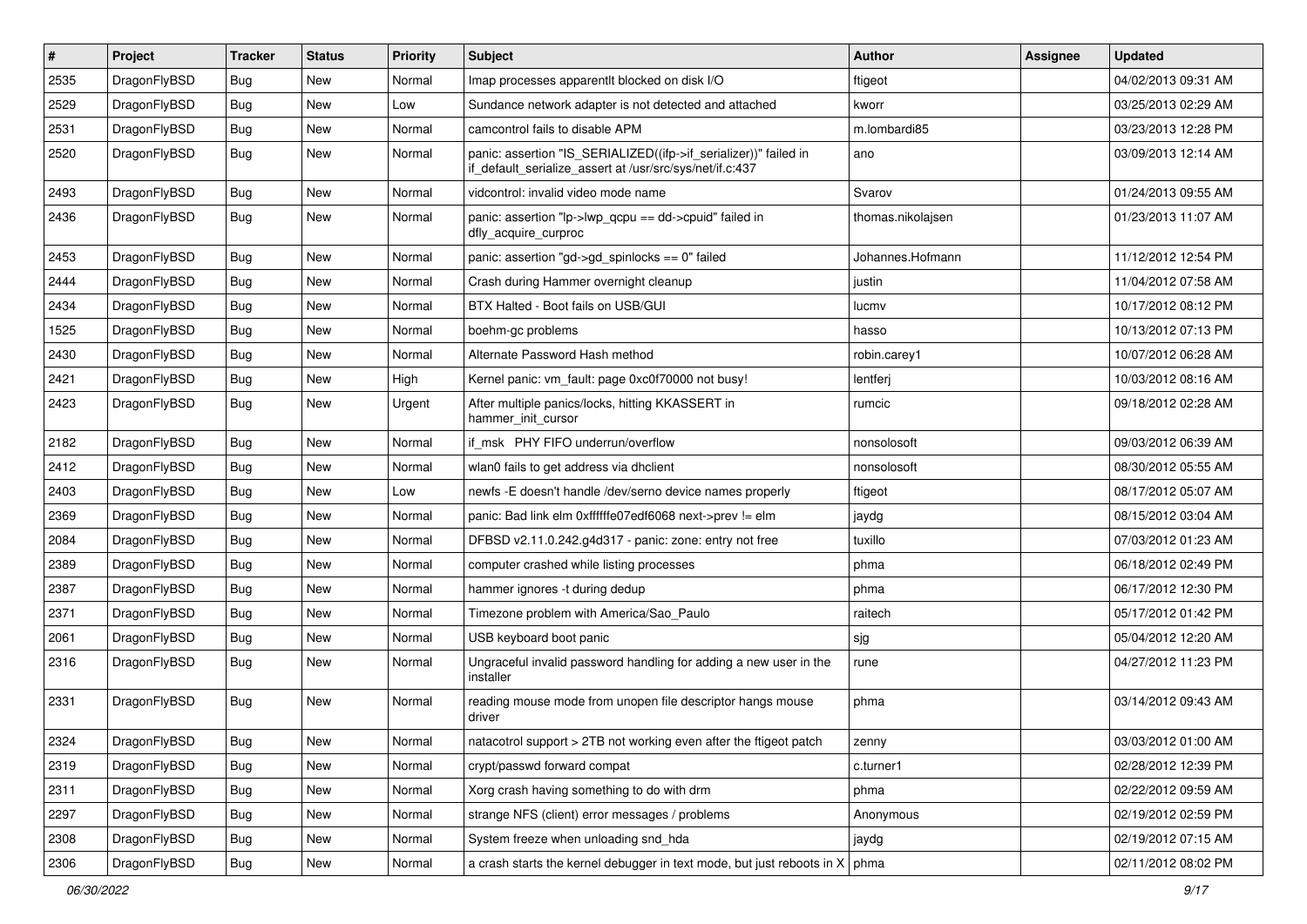| #    | Project      | <b>Tracker</b> | <b>Status</b> | <b>Priority</b> | Subject                                                                                                    | <b>Author</b> | Assignee | <b>Updated</b>      |
|------|--------------|----------------|---------------|-----------------|------------------------------------------------------------------------------------------------------------|---------------|----------|---------------------|
| 2292 | DragonFlyBSD | <b>Bug</b>     | New           | Normal          | re interface with jumbo frames (mtu larger than 1500) hangs after<br>some traffic                          | Anonymous     |          | 01/31/2012 12:11 AM |
| 2283 | DragonFlyBSD | Bug            | New           | Normal          | DFBSD DragonFly v2.13.0.957.g4f459 - pmap_release: page<br>should already be gone 0xc27120bc               | tuxillo       |          | 01/23/2012 03:03 AM |
| 2141 | DragonFlyBSD | Bug            | <b>New</b>    | Urgent          | loader and/or documentation broken                                                                         | sjg           |          | 01/20/2012 10:51 AM |
| 2254 | DragonFlyBSD | <b>Bug</b>     | New           | Normal          | panic: assertion "ref < &td->td toks end" failed in lwkt gettoken at<br>/usr/src/sys/kern/lwkt_token.c:588 | eocallaghan   |          | 12/05/2011 10:21 PM |
| 2167 | DragonFlyBSD | Bug            | New           | Normal          | shutdown/reboot fails after uptime msg                                                                     | marino        |          | 11/28/2011 03:01 AM |
| 2248 | DragonFlyBSD | Bug            | <b>New</b>    | Normal          | sysctl panic                                                                                               | pavalos       |          | 11/23/2011 06:23 PM |
| 2245 | DragonFlyBSD | Bug            | New           | Normal          | panic: assertion "ref < &td->td toks end" failed in lwkt gettoken at<br>/usr/src/sys/kern/lwkt_token.c:588 | juanfra684    |          | 11/22/2011 07:41 PM |
| 2224 | DragonFlyBSD | Bug            | New           | Normal          | v2.13.0.291.gaa7ec - Panic on fq while installing world                                                    | tuxillo       |          | 11/18/2011 01:40 AM |
| 2210 | DragonFlyBSD | Bug            | New           | Normal          | Bugtracker cannot assign default project for new users                                                     | ahuete.devel  |          | 11/17/2011 11:30 AM |
| 2199 | DragonFlyBSD | <b>Bug</b>     | New           | Normal          | screen segfaults if utmpx isn't present                                                                    | pavalos       |          | 11/15/2011 10:52 PM |
| 2098 | DragonFlyBSD | Submit         | New           | Normal          | [PATCH] correct ath man page example<br>(/usr/src/share/man/man4/ath.4)                                    | nobody        |          | 11/15/2011 12:27 AM |
| 2171 | DragonFlyBSD | Bug            | New           | Normal          | DFBSD v2.13.0.151.gdc8442 - panic: assertion "(*ptep &<br>$(PG_MANAGED PG_V)$ == PG_V"                     | tuxillo       |          | 11/04/2011 05:06 PM |
| 2045 | DragonFlyBSD | <b>Bug</b>     | New           | Normal          | ral(4): Fatal trap 12: page fault while in kernel mode (two panics)                                        | herrgard      |          | 11/03/2011 05:34 PM |
| 2166 | DragonFlyBSD | <b>Bug</b>     | New           | Normal          | DFBSD v2.13.0.109.g05b9d - Strange lockups                                                                 | tuxillo       |          | 10/29/2011 11:20 AM |
| 2161 | DragonFlyBSD | Bug            | <b>New</b>    | Normal          | Outdated xorg.conf file gets installed into etc and screws up mouse                                        | eocallaghan   |          | 10/27/2011 01:51 PM |
| 2164 | DragonFlyBSD | <b>Bug</b>     | New           | Normal          | panic on reboot from usb.                                                                                  | eocallaghan   |          | 10/27/2011 09:29 AM |
| 2158 | DragonFlyBSD | <b>Bug</b>     | New           | Normal          | iwn panics with assertion on boot.                                                                         | eocallaghan   |          | 10/24/2011 04:13 PM |
| 2154 | DragonFlyBSD | <b>Bug</b>     | <b>New</b>    | Normal          | vkernel copyout() doesn't return EFAULT on error                                                           | vsrinivas     |          | 10/20/2011 03:53 AM |
| 2153 | DragonFlyBSD | <b>Bug</b>     | New           | Normal          | Too many unuseful warnings at boot                                                                         | juanfra684    |          | 10/18/2011 10:16 PM |
| 2140 | DragonFlyBSD | Bug            | New           | High            | hammer_io_delallocate panic with 'duplicate entry' message                                                 | ttw           |          | 10/07/2011 12:22 PM |
| 2138 | DragonFlyBSD | <b>Bug</b>     | New           | Normal          | > 100% CPU usage                                                                                           | robin.carey1  |          | 09/26/2011 12:20 PM |
| 2129 | DragonFlyBSD | <b>Bug</b>     | <b>New</b>    | Normal          | DFBSD v2.11.0.661.gf9438 i386 - panic: lockmgr thrd_sleep                                                  | tuxillo       |          | 09/05/2011 09:49 AM |
| 2124 | DragonFlyBSD | <b>Bug</b>     | New           | Normal          | getty repeating too quickly on port /dev/ttyv0                                                             | sgeorge.ml    |          | 09/01/2011 04:28 AM |
| 2125 | DragonFlyBSD | Bug            | <b>New</b>    | Normal          | Weird garbage in dmesg                                                                                     | herrgard      |          | 08/30/2011 08:04 PM |
| 2123 | DragonFlyBSD | <b>Bug</b>     | New           | Normal          | hammer is losing files                                                                                     | schmir        |          | 08/30/2011 07:56 PM |
| 2115 | DragonFlyBSD | <b>Bug</b>     | New           | Normal          | [msk] system freeze after receive some paquet                                                              | bsdsx         |          | 08/22/2011 10:22 AM |
| 2117 | DragonFlyBSD | <b>Bug</b>     | New           | High            | ACPI and/or bce(4) problem with 2.11.0.673.g0d557 on HP DL380<br>G <sub>6</sub>                            | pauska        |          | 08/22/2011 10:15 AM |
| 2107 | DragonFlyBSD | <b>Bug</b>     | New           | Normal          | 2.10.1 sata dvd drive issue                                                                                | ausppc        |          | 07/31/2011 08:41 PM |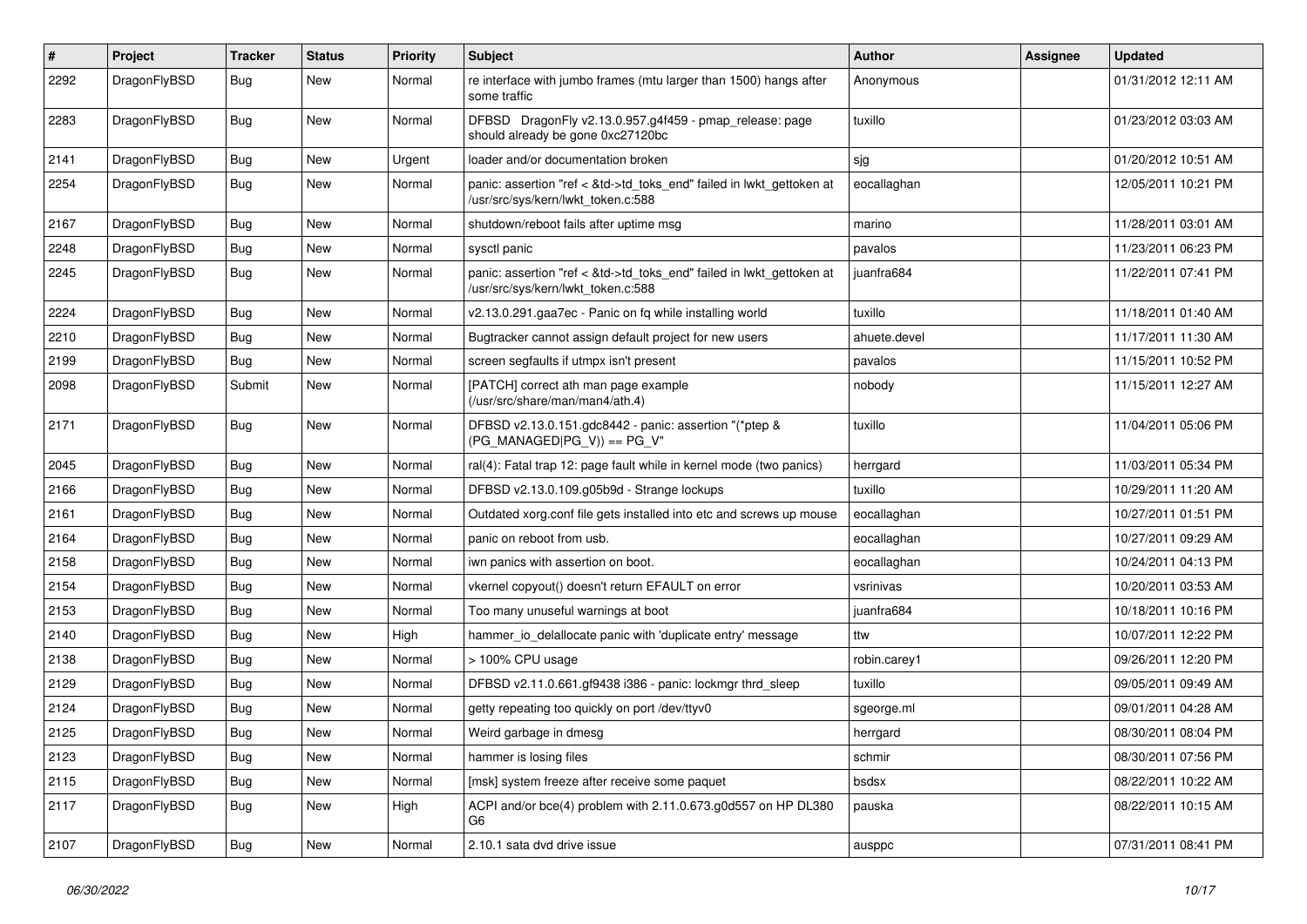| $\vert$ # | Project      | <b>Tracker</b> | <b>Status</b> | <b>Priority</b> | <b>Subject</b>                                                                             | <b>Author</b>     | Assignee | <b>Updated</b>      |
|-----------|--------------|----------------|---------------|-----------------|--------------------------------------------------------------------------------------------|-------------------|----------|---------------------|
| 2104      | DragonFlyBSD | <b>Bug</b>     | <b>New</b>    | Normal          | network configuration seg. fault on install CD                                             | navratil          |          | 07/26/2011 07:55 AM |
| 2099      | DragonFlyBSD | <b>Bug</b>     | <b>New</b>    | Normal          | page fault panic in vm system                                                              | pavalos           |          | 07/10/2011 08:51 AM |
| 1867      | DragonFlyBSD | <b>Bug</b>     | <b>New</b>    | Normal          | it(4) motherboard and fan problems                                                         | tuxillo           |          | 07/08/2011 10:48 AM |
| 2095      | DragonFlyBSD | Bug            | <b>New</b>    | Low             | Running installer post-install: Unsupported DFUI transport "                               | greenrd           |          | 06/26/2011 09:20 AM |
| 2094      | DragonFlyBSD | <b>Bug</b>     | <b>New</b>    | Normal          | Segfault when gdb printing backtrace from core dump                                        | greenrd           |          | 06/25/2011 04:14 PM |
| 2071      | DragonFlyBSD | Bug            | New           | High            | Panic on assertion: (int)(flg->seg - seg) > 0 in hammer flusher flush<br>after inode error | vsrinivas         |          | 06/12/2011 07:59 AM |
| 2085      | DragonFlyBSD | <b>Bug</b>     | New           | Normal          | panic: assertion: (m->flags & PG_MAPPED) == 0 in<br>vm_page_free_toq                       | vsrinivas         |          | 06/10/2011 07:48 AM |
| 2080      | DragonFlyBSD | Bug            | New           | Normal          | panic: lockmgr thrd sleep: called from interrupt, ipi, or hard code<br>section             | rumcic            |          | 05/30/2011 05:06 PM |
| 2082      | DragonFlyBSD | Bug            | <b>New</b>    | Normal          | dfbsd 2.10.1 amd64 - mc port build error with 'bmake bin-install'                          | sun-doctor        |          | 05/25/2011 07:18 PM |
| 2078      | DragonFlyBSD | Bug            | <b>New</b>    | Normal          | DFBSD i386 v2.11.0.201.g3ed2f - Panic during installworld into a<br>vn0 device             | tuxillo           |          | 05/19/2011 07:50 PM |
| 2077      | DragonFlyBSD | Bug            | <b>New</b>    | Normal          | USB devices conflicting                                                                    | srussell          |          | 05/17/2011 05:12 PM |
| 2072      | DragonFlyBSD | <b>Bug</b>     | <b>New</b>    | Normal          | Fatal trap 12: stopped at lwkt_send_ipiq3                                                  | rumcic            |          | 05/17/2011 04:12 AM |
| 2075      | DragonFlyBSD | Bug            | <b>New</b>    | Normal          | pflogd on x86 64                                                                           | fanch             |          | 05/16/2011 04:04 PM |
| 1874      | DragonFlyBSD | Bug            | <b>New</b>    | Normal          | mpd listening on all IPs, accepting only on one                                            | rumcic            |          | 05/08/2011 01:01 PM |
| 2052      | DragonFlyBSD | <b>Bug</b>     | <b>New</b>    | Normal          | Kernel panic: CPU APIC ID out of range                                                     | Anonymous         |          | 05/02/2011 11:06 AM |
| 2055      | DragonFlyBSD | Bug            | <b>New</b>    | Normal          | $ssh + IPV6 + bridge \Rightarrow connection freezes$                                       | steve             |          | 04/24/2011 07:13 PM |
| 2051      | DragonFlyBSD | Bug            | <b>New</b>    | Normal          | No ipv6 lan route entry created on 2.10                                                    | ftigeot           |          | 04/21/2011 10:37 AM |
| 2048      | DragonFlyBSD | <b>Bug</b>     | New           | Normal          | panic: ffs sync: rofs mod                                                                  | pavalos           |          | 04/12/2011 05:45 AM |
| 1984      | DragonFlyBSD | <b>Bug</b>     | <b>New</b>    | Normal          | hammer mount fails after crash - HAMMER: FIFO record bad head<br>signature                 | thomas.nikolajsen |          | 03/08/2011 06:57 PM |
| 2004      | DragonFlyBSD | Bug            | <b>New</b>    | Normal          | LWKT_WAIT_IPIQ panic                                                                       | steve             |          | 03/08/2011 05:46 PM |
| 2008      | DragonFlyBSD | Bug            | <b>New</b>    | Normal          | lwkt_setcpu_remote: td->td_flags 00800621 console flood                                    | pavalos           |          | 03/06/2011 09:37 PM |
| 2020      | DragonFlyBSD | Bug            | <b>New</b>    | Low             | Port brcm80211 driver from Linux to DragonFly BSD                                          | studer            |          | 03/05/2011 10:54 PM |
| 1990      | DragonFlyBSD | Bug            | <b>New</b>    | Normal          | /mnt too large to mount                                                                    | peur.neu          |          | 02/16/2011 11:24 PM |
| 1873      | DragonFlyBSD | <b>Bug</b>     | <b>New</b>    | Normal          | Panic upon usb mouse detach and reattaching                                                | rumcic            |          | 02/01/2011 09:53 AM |
| 1949      | DragonFlyBSD | <b>Bug</b>     | New           | Normal          | <b>IWN panic</b>                                                                           | pavalos           |          | 01/30/2011 03:21 AM |
| 1961      | DragonFlyBSD | Bug            | New           | Normal          | Can't create dump from DDB                                                                 | shamaz            |          | 01/29/2011 09:02 PM |
| 1884      | DragonFlyBSD | <b>Bug</b>     | New           | Normal          | System completely freezes while listening music (devbuf: malloc<br>limit exceeded)         | shamaz            |          | 01/24/2011 05:00 PM |
| 1959      | DragonFlyBSD | <b>Bug</b>     | New           | Normal          | DFBSD v2.9.1.422.gc98f2 - Panic during boot - IPv6 and PF                                  | tuxillo           |          | 01/13/2011 03:37 AM |
| 1951      | DragonFlyBSD | Bug            | New           | Normal          | dma timeouts at phyaddr on a good hdd                                                      | peur.neu          |          | 01/04/2011 07:12 AM |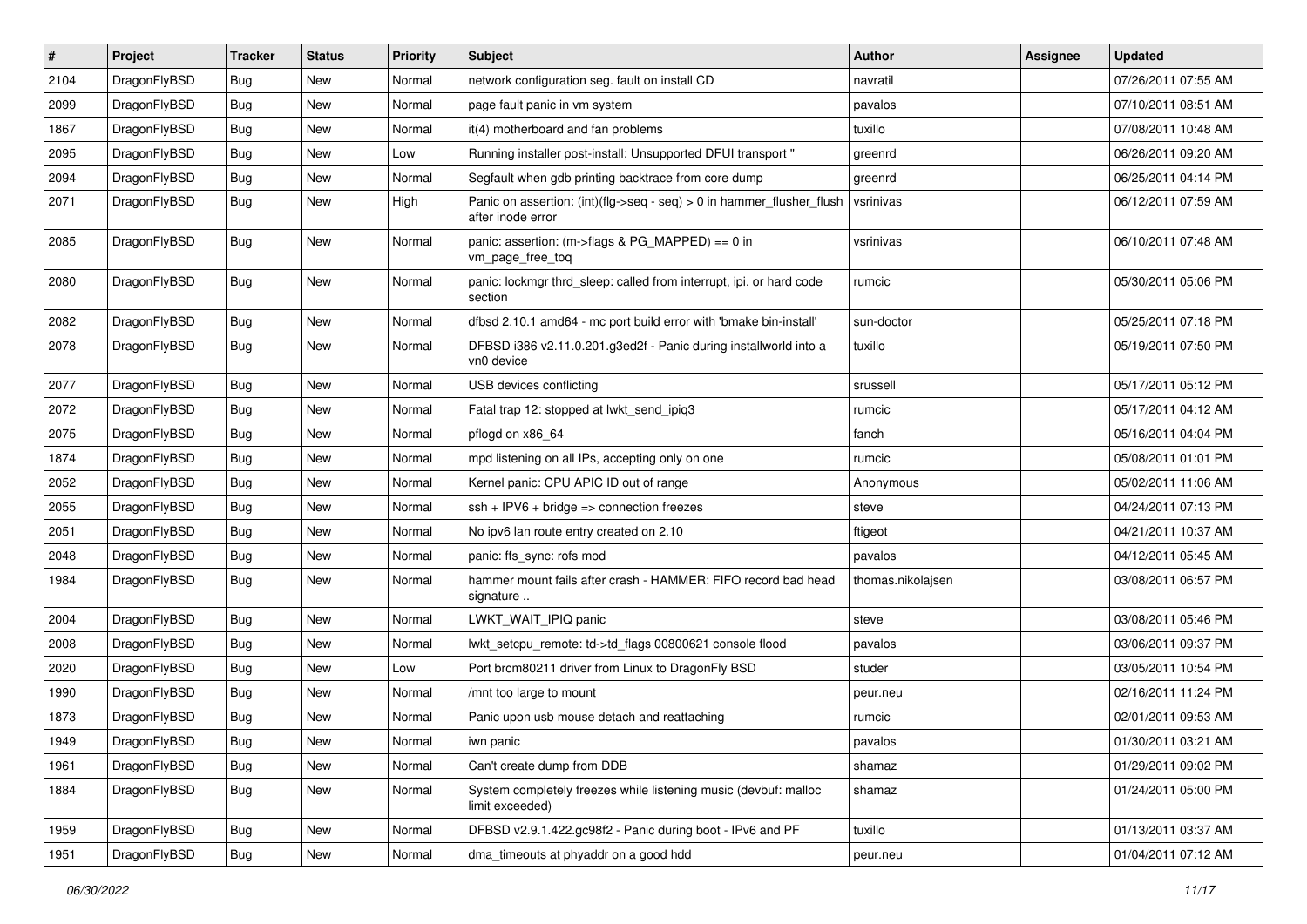| $\pmb{\#}$ | Project      | <b>Tracker</b> | <b>Status</b> | <b>Priority</b> | Subject                                                                                                                                                                                           | Author             | <b>Assignee</b> | <b>Updated</b>      |
|------------|--------------|----------------|---------------|-----------------|---------------------------------------------------------------------------------------------------------------------------------------------------------------------------------------------------|--------------------|-----------------|---------------------|
| 1944       | DragonFlyBSD | Bug            | New           | Normal          | panic: backing object 0xdea7b258 was somehow re-referenced<br>during collapse!                                                                                                                    | sepherosa          |                 | 12/27/2010 02:06 AM |
| 1943       | DragonFlyBSD | <b>Bug</b>     | <b>New</b>    | Normal          | hammer assertion panic                                                                                                                                                                            | peter              |                 | 12/27/2010 12:45 AM |
| 1941       | DragonFlyBSD | Bug            | New           | Normal          | wlan config crash                                                                                                                                                                                 | abandon.every.hope |                 | 12/24/2010 07:54 PM |
| 599        | DragonFlyBSD | <b>Bug</b>     | <b>New</b>    | Urgent          | 1.9.0 reproducable panic                                                                                                                                                                          | pavalos            |                 | 12/22/2010 01:08 AM |
| 1939       | DragonFlyBSD | <b>Bug</b>     | New           | Normal          | Panic on nightly build and stress test box                                                                                                                                                        | lentferj           |                 | 12/18/2010 08:41 AM |
| 1935       | DragonFlyBSD | <b>Bug</b>     | <b>New</b>    | Normal          | mouse does not work after switching between x and console                                                                                                                                         | shamaz             |                 | 12/13/2010 10:06 AM |
| 1463       | DragonFlyBSD | <b>Bug</b>     | New           | Normal          | Mountroot before drives are initialized                                                                                                                                                           | elekktretterr      |                 | 12/07/2010 01:30 PM |
| 1923       | DragonFlyBSD | Bug            | <b>New</b>    | Normal          | Abysmal NFS performance with IPv6                                                                                                                                                                 | ftigeot            |                 | 12/05/2010 09:34 PM |
| 1917       | DragonFlyBSD | Bug            | New           | Normal          | panic: assertion: (RB_EMPTY(&ip->rec_tree) && (ip->flags &<br>HAMMER_INODE_XDIRTY) == 0)    (!RB_EMPTY(&ip->rec_tree)<br>&& (ip->flags & HAMMER_INODE_XDIRTY) != 0) in<br>hammer_flush_inode_done | qhwt.dfly          |                 | 11/24/2010 03:23 AM |
| 1920       | DragonFlyBSD | <b>Bug</b>     | New           | High            | system hangs                                                                                                                                                                                      | zhtw               |                 | 11/22/2010 08:59 AM |
| 1916       | DragonFlyBSD | Bug            | <b>New</b>    | Normal          | Constant crashes on x86 64 with UFS                                                                                                                                                               | lentferj           |                 | 11/21/2010 07:40 PM |
| 1913       | DragonFlyBSD | Bug            | New           | Normal          | panic: assertion: ip->flush_state != HAMMER_FST_FLUSH in<br>hammer_flush_inode_core                                                                                                               | swildner           |                 | 11/20/2010 05:27 PM |
| 1907       | DragonFlyBSD | Bug            | <b>New</b>    | Normal          | Hammer crash in hammer flusher flush()                                                                                                                                                            | swildner           |                 | 11/11/2010 05:07 AM |
| 1882       | DragonFlyBSD | <b>Bug</b>     | New           | Low             | Idea for handling new USB vendor/device codes                                                                                                                                                     | bmk                |                 | 10/20/2010 12:15 PM |
| 1786       | DragonFlyBSD | Bug            | New           | Normal          | Calling NULL function pointer initiates panic loop                                                                                                                                                | sjg                |                 | 10/11/2010 05:28 PM |
| 1861       | DragonFlyBSD | <b>Bug</b>     | New           | Normal          | panic via kprintf (lockmgr called in a hard section)                                                                                                                                              | vsrinivas          |                 | 10/11/2010 12:56 AM |
| 3089       | DragonFlyBSD | <b>Bug</b>     | In Progress   | Normal          | vtnet(4) - disable TCP checksum offload by default                                                                                                                                                | jlane              | vadaszi         | 05/11/2021 04:14 AM |
| 2391       | DragonFlyBSD | Bug            | In Progress   | Normal          | System lock with ahci and acpi enabled on ATI RS690 chipset with<br>SMB600 sata controller                                                                                                        | jorisgio           | vadaszi         | 06/03/2015 03:51 PM |
| 742        | DragonFlyBSD | Bug            | In Progress   | Normal          | umount problems with multiple mounts                                                                                                                                                              | corecode           | tuxillo         | 06/25/2022 04:02 AM |
| 3318       | DragonFlyBSD | <b>Bug</b>     | In Progress   | Normal          | Segmenation fault when a process resumed with checkpt exits                                                                                                                                       | zabolekar          | tuxillo         | 06/18/2022 08:24 AM |
| 1921       | DragonFlyBSD | Bug            | In Progress   | Normal          | we miss mlockall                                                                                                                                                                                  | alexh              | tuxillo         | 06/18/2022 04:08 AM |
| 3160       | DragonFlyBSD | Submit         | In Progress   | Normal          | State the implementation difference in pkill/pgrep manual                                                                                                                                         | sevan              | tuxillo         | 06/03/2022 05:15 PM |
| 3028       | DragonFlyBSD | <b>Bug</b>     | In Progress   | Normal          | installer: confusion of set/get disk encryption passphrase dialogs                                                                                                                                | liweitianux        | tuxillo         | 06/03/2022 05:13 PM |
| 1700       | DragonFlyBSD | Submit         | In Progress   | Normal          | skip boot2 menu on <enter></enter>                                                                                                                                                                | Johannes.Hofmann   | tuxillo         | 05/15/2022 08:35 AM |
| 1819       | DragonFlyBSD | <b>Bug</b>     | In Progress   | Low             | truss - Major revamping task list                                                                                                                                                                 | tuxillo            | tuxillo         | 11/27/2021 08:45 AM |
| 3295       | DragonFlyBSD | <b>Bug</b>     | In Progress   | Normal          | Adapt devel/libvirt for nvmm                                                                                                                                                                      | tuxillo            | tuxillo         | 11/03/2021 04:56 PM |
| 3145       | DragonFlyBSD | Submit         | In Progress   | Normal          | Update libelf to FreeBSD 12 current and build as base library usable<br>by ports                                                                                                                  | davshao            | tuxillo         | 08/20/2021 03:58 PM |
| 998        | DragonFlyBSD | <b>Bug</b>     | In Progress   | Normal          | Unconfiguring a vn while it is mounted                                                                                                                                                            | rumcic             | tuxillo         | 05/11/2021 04:00 AM |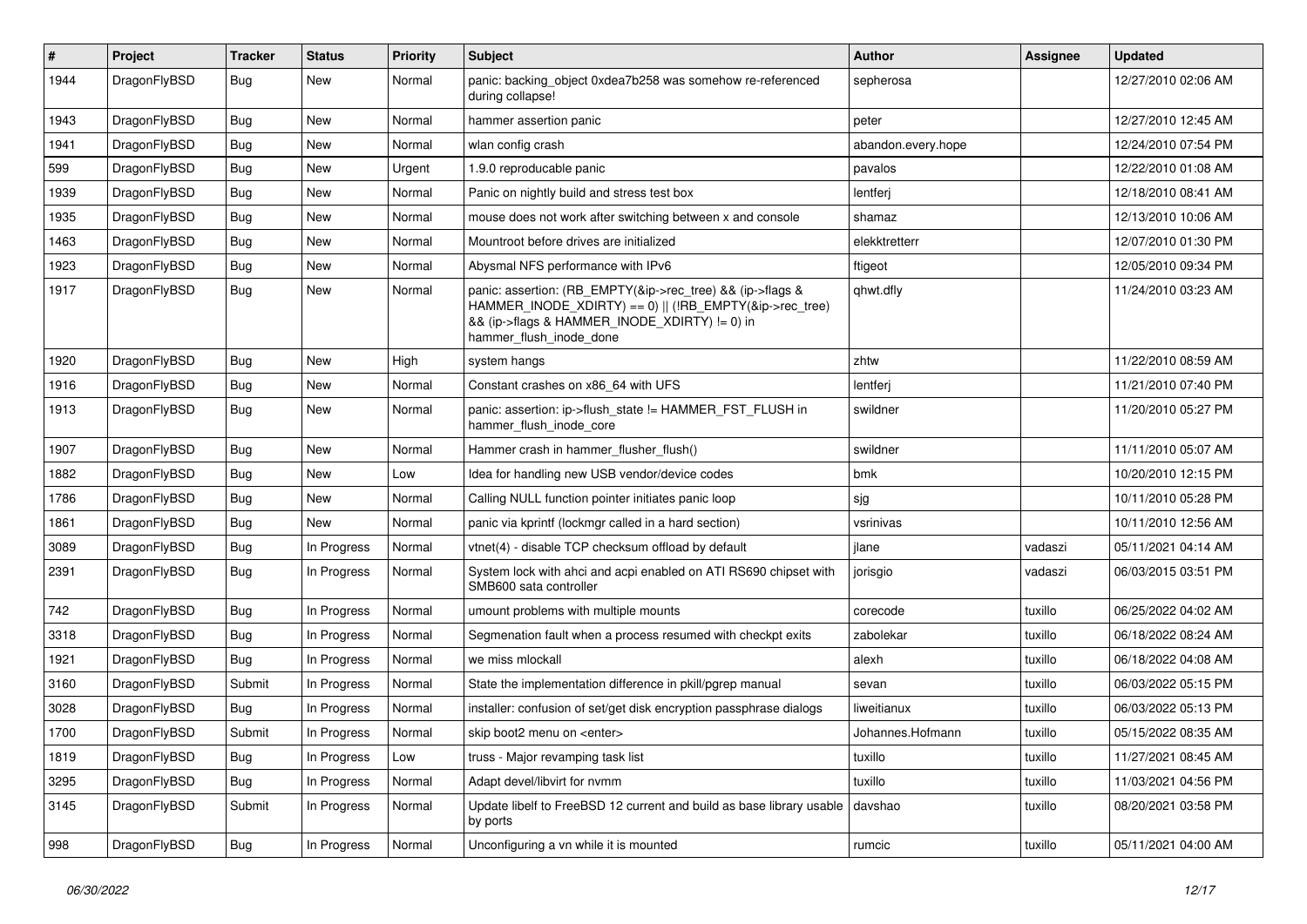| $\#$ | Project      | <b>Tracker</b> | <b>Status</b> | <b>Priority</b> | Subject                                                                                                   | <b>Author</b>    | <b>Assignee</b> | <b>Updated</b>      |
|------|--------------|----------------|---------------|-----------------|-----------------------------------------------------------------------------------------------------------|------------------|-----------------|---------------------|
| 1584 | DragonFlyBSD | Bug            | In Progress   | Normal          | can't use ssh from jail: debug1: read_passphrase: can't open<br>/dev/tty: Device busy                     | corecode         | tuxillo         | 05/11/2021 03:53 AM |
| 1583 | DragonFlyBSD | Bug            | In Progress   | Normal          | panic: assertion: cursor->trans->sync_lock_refs > 0 in<br>hammer_recover_cursor                           | corecode         | tuxillo         | 05/11/2021 03:53 AM |
| 1547 | DragonFlyBSD | Bug            | In Progress   | Normal          | disklabel64 automatic sizing                                                                              | corecode         | tuxillo         | 05/11/2021 03:52 AM |
| 1528 | DragonFlyBSD | Bug            | In Progress   | Normal          | ktrace does not show proper return values for pipe(2)                                                     | corecode         | tuxillo         | 05/11/2021 03:52 AM |
| 1475 | DragonFlyBSD | Bug            | In Progress   | Normal          | kernel blocks with low memory and syscons setting a high res mode<br>/ scrollback                         | corecode         | tuxillo         | 05/11/2021 03:52 AM |
| 1469 | DragonFlyBSD | Bug            | In Progress   | Normal          | Hammer history security concern                                                                           | corecode         | tuxillo         | 05/11/2021 03:52 AM |
| 1030 | DragonFlyBSD | Bug            | In Progress   | Normal          | msdosfs umount panic                                                                                      | corecode         | tuxillo         | 05/11/2021 03:51 AM |
| 781  | DragonFlyBSD | <b>Bug</b>     | In Progress   | Normal          | fdisk uses wrong geometry on usb flash drives                                                             | corecode         | tuxillo         | 05/11/2021 03:50 AM |
| 2358 | DragonFlyBSD | <b>Bug</b>     | In Progress   | Normal          | DFBSD v3.0.2.32.g928ca - panic: hammer: insufficient undo FIFO<br>space!                                  | tuxillo          | tuxillo         | 05/10/2021 02:50 AM |
| 1390 | DragonFlyBSD | Bug            | In Progress   | Normal          | Use id_t type for {get,set}priority()                                                                     | Anonymous        | tuxillo         | 07/05/2019 02:18 AM |
| 1302 | DragonFlyBSD | <b>Bug</b>     | In Progress   | Normal          | Checkpoint regression?                                                                                    | sjg              | sjg             | 07/10/2013 05:22 PM |
| 168  | DragonFlyBSD | <b>Bug</b>     | In Progress   | Normal          | Livelocked limit engaged while trying to setup IPW wireless                                               | mschacht         | sepherosa       | 05/11/2021 04:05 AM |
| 2549 | DragonFlyBSD | <b>Bug</b>     | In Progress   | Normal          | netgraph7: Kernel page fault.                                                                             | russiane39       | nant            | 05/10/2013 11:20 PM |
| 3031 | DragonFlyBSD | Submit         | In Progress   | Normal          | Update drm/radeon to Linux 4.7.10 as much as possible                                                     | davshao          | ftigeot         | 08/19/2021 12:33 PM |
| 2819 | DragonFlyBSD | <b>Bug</b>     | In Progress   | Normal          | Random micro system freezes after a week of uptime                                                        | ftigeot          | dillon          | 08/16/2015 08:46 PM |
| 2353 | DragonFlyBSD | <b>Bug</b>     | In Progress   | Normal          | panic: assertion "gd->gd_spinlocks_wr == 0" failed in<br>bsd4_schedulerclock                              | jaydg            | alexh           | 11/28/2012 01:57 AM |
| 3317 | DragonFlyBSD | Bug            | In Progress   | Normal          | Network vtnet0 not working on Hetzner cloud                                                               | mneumann         |                 | 06/18/2022 03:55 AM |
| 2360 | DragonFlyBSD | <b>Bug</b>     | In Progress   | Normal          | Wishlist: virtio driver import                                                                            | vsrinivas        |                 | 06/04/2022 04:16 AM |
| 3310 | DragonFlyBSD | Bug            | In Progress   | Normal          | NVMM+QEMU fail to boot with UEFI: Mem Assist Failed<br>[gpa=0xfffffff0]                                   | liweitianux      |                 | 01/11/2022 03:22 PM |
| 1661 | DragonFlyBSD | Bug            | In Progress   | Normal          | panic on password entry mount smb filesystem                                                              | vsrinivas        |                 | 11/27/2021 08:29 AM |
| 2797 | DragonFlyBSD | <b>Bug</b>     | In Progress   | Low             | vkernels with & without machdep.pmap mmu optimize                                                         | yellowrabbit2010 |                 | 11/27/2021 08:06 AM |
| 3299 | DragonFlyBSD | <b>Bug</b>     | In Progress   | Normal          | DragonFlyBSD reports utterly wrong uptime (most of the time, right<br>after booting in)                   | adrian           |                 | 11/11/2021 01:43 PM |
| 1398 | DragonFlyBSD | Submit         | In Progress   | Normal          | hdestroy(3) restricts hash key to point to malloc'ed space                                                | Anonymous        |                 | 08/20/2021 04:06 PM |
| 3269 | DragonFlyBSD | <b>Bug</b>     | In Progress   | Normal          | Is double-buffer'd buf still required by HAMMER2?                                                         | tkusumi          |                 | 05/12/2021 04:09 PM |
| 3113 | DragonFlyBSD | Bug            | In Progress   | Urgent          | Booting vKernel fails due being out of swap space                                                         | tcullen          |                 | 05/11/2021 04:14 AM |
| 2414 | DragonFlyBSD | <b>Bug</b>     | In Progress   | Normal          | Lenovo S10 acpi freeze (not new)                                                                          | davshao          |                 | 05/11/2021 04:13 AM |
| 2631 | DragonFlyBSD | <b>Bug</b>     | In Progress   | Low             | Verify library versioning current with full package build and switch it<br>on (after publishing packages) | tuxillo          |                 | 05/11/2021 04:06 AM |
| 2013 | DragonFlyBSD | <b>Bug</b>     | In Progress   | Normal          | oversized DMA request loop                                                                                | josepht          |                 | 05/11/2021 04:06 AM |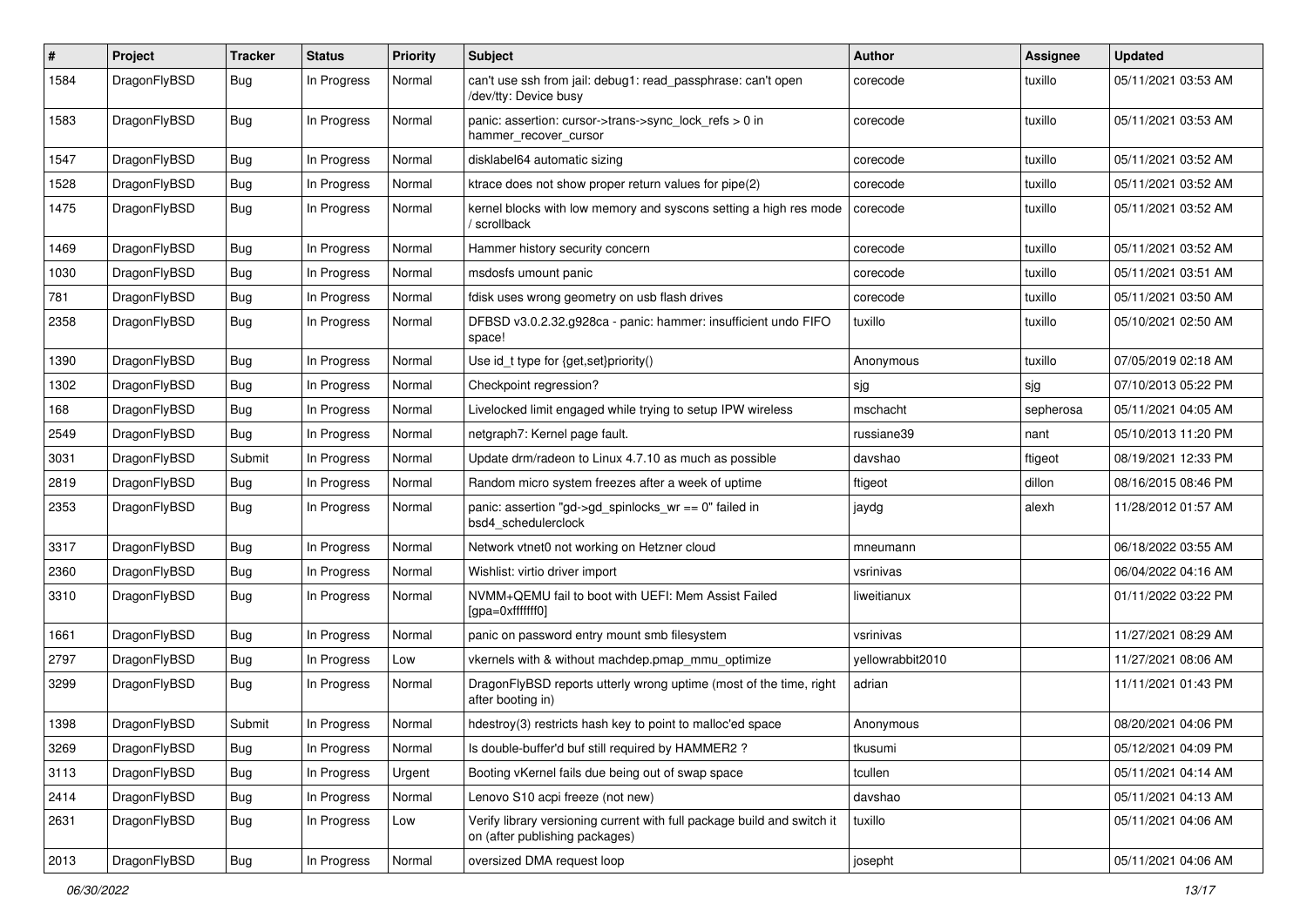| $\sharp$ | Project      | <b>Tracker</b> | <b>Status</b> | <b>Priority</b> | Subject                                                                                                | <b>Author</b>      | Assignee | <b>Updated</b>      |
|----------|--------------|----------------|---------------|-----------------|--------------------------------------------------------------------------------------------------------|--------------------|----------|---------------------|
| 1749     | DragonFlyBSD | <b>Bug</b>     | In Progress   | Normal          | HAMMER fsstress panic in hammer_flush_inode_core<br>'ip->flush_state != HAMMER_FST_FLUSH'              | vsrinivas          |          | 05/11/2021 04:06 AM |
| 1744     | DragonFlyBSD | <b>Bug</b>     | In Progress   | Normal          | HAMMER fsstress panic in hammer setup child callback                                                   | vsrinivas          |          | 05/11/2021 04:05 AM |
| 1336     | DragonFlyBSD | Bug            | In Progress   | Normal          | Still looking for reports of missed directory entries w/ HAMMER                                        | dillon             |          | 05/11/2021 04:00 AM |
| 1218     | DragonFlyBSD | <b>Bug</b>     | In Progress   | Normal          | panic: assertion: error == 0 in hammer_start_transaction                                               | rumcic             |          | 05/11/2021 04:00 AM |
| 1181     | DragonFlyBSD | <b>Bug</b>     | In Progress   | Normal          | ACX111 panic                                                                                           | elekktretterr      |          | 05/11/2021 04:00 AM |
| 1148     | DragonFlyBSD | <b>Bug</b>     | In Progress   | Low             | BCM4311 wireless network adapter detected but not functional                                           | archimedes.gaviola |          | 05/11/2021 04:00 AM |
| 604      | DragonFlyBSD | Bug            | In Progress   | Normal          | 1.8.1-RELEASE - clock runs fast on mainboard ASUS P5A-B                                                | yeti               |          | 05/11/2021 03:55 AM |
| 1368     | DragonFlyBSD | <b>Bug</b>     | In Progress   | Normal          | suspend signal race?                                                                                   | qhwt+dfly          |          | 05/11/2021 03:51 AM |
| 884      | DragonFlyBSD | Bug            | In Progress   | High            | Performance/memory problems under filesystem IO load                                                   | hasso              |          | 05/11/2021 03:50 AM |
| 3111     | DragonFlyBSD | <b>Bug</b>     | In Progress   | High            | Mouse lags every second heavily under X11                                                              | mneumann           |          | 12/12/2017 09:46 PM |
| 3011     | DragonFlyBSD | <b>Bug</b>     | In Progress   | Normal          | dragonfly/sys/dev/netif/re/re.c: suspicious code?                                                      | dcb                |          | 07/29/2017 01:26 AM |
| 3021     | DragonFlyBSD | <b>Bug</b>     | In Progress   | Normal          | sys/dev/drm/i915/i915_gem_stolen.c:115]: (error) Signed integer<br>overflow for expression '65535<<20' | dcb                |          | 04/11/2017 12:46 PM |
| 1307     | DragonFlyBSD | Bug            | In Progress   | Normal          | hammer tid -2 shows unexpected result                                                                  | corecode           |          | 10/18/2016 05:29 PM |
| 2731     | DragonFlyBSD | <b>Bug</b>     | In Progress   | Normal          | Screen full of random colors when starting Xorg with Intel Haswell<br>HD Graphics P4600                | jkatzmaier         |          | 11/12/2014 04:08 PM |
| 1502     | DragonFlyBSD | Bug            | In Progress   | Normal          | Lock while deleting files from nohistory HAMMER directories                                            | hasso              |          | 03/10/2013 04:28 AM |
| 725      | DragonFlyBSD | <b>Bug</b>     | In Progress   | Low             | 'make distribution' fails w/'ro' /usr/obj                                                              | c.turner           |          | 03/09/2013 01:01 PM |
| 331      | DragonFlyBSD | <b>Bug</b>     | In Progress   | Normal          | ftpsesame (aka Bridging S01E03)                                                                        | bastyaelvtars      |          | 03/09/2013 12:28 PM |
| 2499     | DragonFlyBSD | <b>Bug</b>     | In Progress   | Urgent          | DRAGONFLY_3_2 lockd not responding correctly                                                           | Nerzhul            |          | 01/22/2013 12:47 PM |
| 2296     | DragonFlyBSD | <b>Bug</b>     | In Progress   | High            | panic: assertion "m->wire_count > 0" failed                                                            | thomas.nikolajsen  |          | 08/30/2012 06:09 AM |
| 2351     | DragonFlyBSD | <b>Bug</b>     | In Progress   | Normal          | DFBSD v3.1.0.579.g44ccf - Stuck during startup, random freezes                                         | tuxillo            |          | 04/24/2012 08:21 AM |
| 2345     | DragonFlyBSD | Bug            | In Progress   | Normal          | DFBSD v3.1.0.457.gd679f - NFS panic on diskless station                                                | tuxillo            |          | 04/07/2012 05:22 PM |
| 1669     | DragonFlyBSD | Bug            | In Progress   | Normal          | Drive wont open using button                                                                           | elekktretterr      |          | 02/29/2012 12:05 PM |
| 2282     | DragonFlyBSD | Bug            | In Progress   | Normal          | gdb segfaults with certain corefiles                                                                   | tuxillo            |          | 01/18/2012 04:40 PM |
| 293      | DragonFlyBSD | Bug            | Feedback      | Low             | Various updates to the handbook                                                                        | victor             | victor   | 03/10/2013 04:46 AM |
| 1397     | DragonFlyBSD | Bug            | Feedback      | Normal          | jobs -I output inconsistency when called from script                                                   | Anonymous          | tuxillo  | 05/15/2022 05:07 AM |
| 2721     | DragonFlyBSD | Submit         | Feedback      | Low             | Some few zalloc calls to objcache ones replacements                                                    | dclink             | tuxillo  | 05/11/2021 04:08 AM |
| 2717     | DragonFlyBSD | Submit         | Feedback      | Normal          | Out of range numeric handling                                                                          | dclink             | tuxillo  | 05/11/2021 04:08 AM |
| 1428     | DragonFlyBSD | <b>Bug</b>     | Feedback      | Low             | POSIX.1e implementation is too old                                                                     | hasso              | tuxillo  | 05/11/2021 04:00 AM |
| 1587     | DragonFlyBSD | Bug            | Feedback      | Normal          | can't gdb across fork                                                                                  | corecode           | tuxillo  | 05/11/2021 03:54 AM |
| 1287     | DragonFlyBSD | <b>Bug</b>     | Feedback      | Normal          | altq configuration doesn't work                                                                        | corecode           | tuxillo  | 05/11/2021 03:51 AM |
| 911      | DragonFlyBSD | <b>Bug</b>     | Feedback      | Normal          | kldload/kernel linker can exceed malloc reserve and panic system                                       | corecode           | tuxillo  | 05/11/2021 03:51 AM |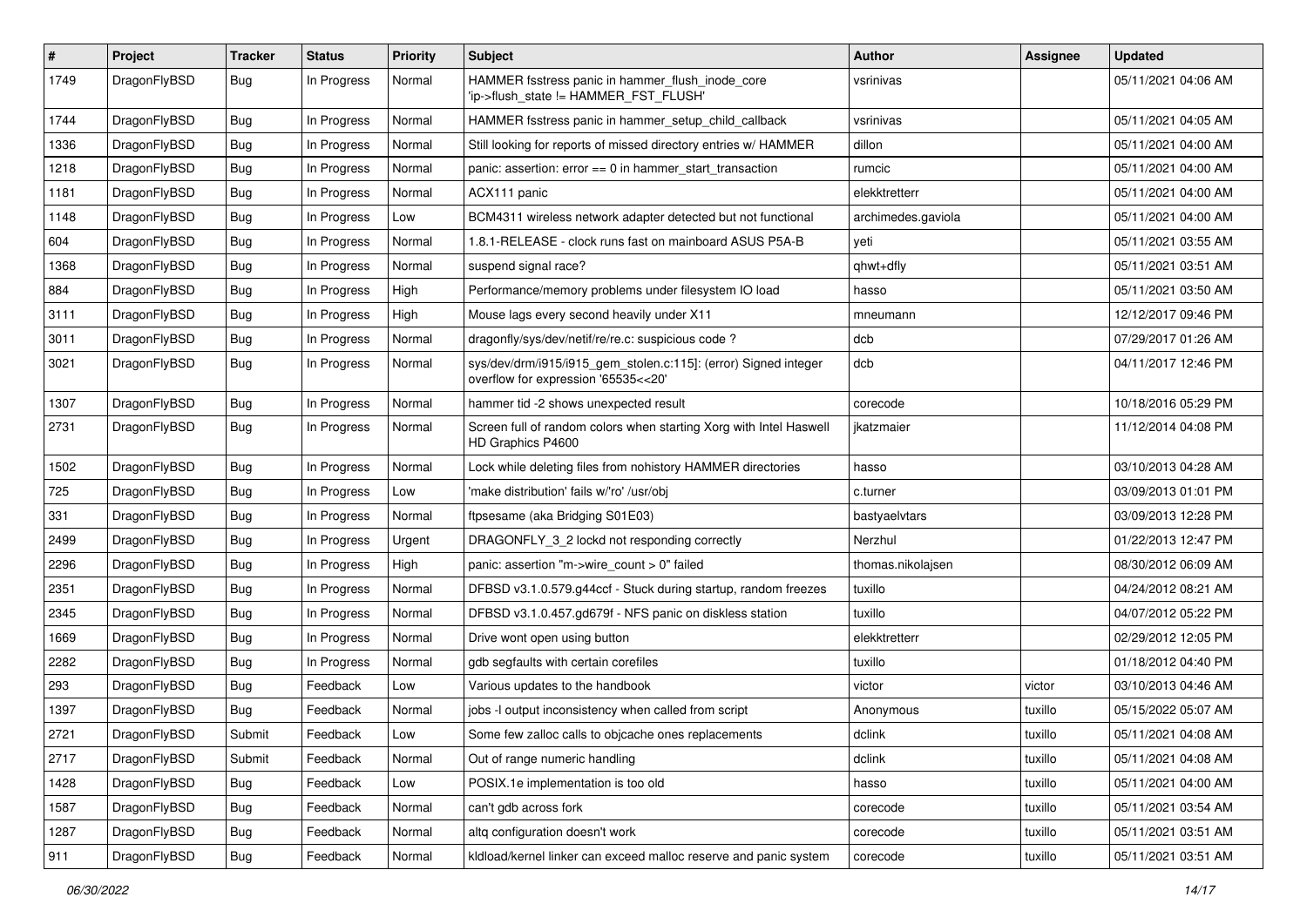| $\vert$ # | Project      | <b>Tracker</b> | <b>Status</b> | <b>Priority</b> | <b>Subject</b>                                                                      | <b>Author</b>  | Assignee | <b>Updated</b>      |
|-----------|--------------|----------------|---------------|-----------------|-------------------------------------------------------------------------------------|----------------|----------|---------------------|
| 901       | DragonFlyBSD | Bug            | Feedback      | Normal          | route show needs to get data from all cpus                                          | corecode       | tuxillo  | 05/11/2021 03:50 AM |
| 847       | DragonFlyBSD | Bug            | Feedback      | Normal          | processes getting stuck on mount point                                              | corecode       | tuxillo  | 05/11/2021 03:50 AM |
| 2438      | DragonFlyBSD | Submit         | Feedback      | Normal          | <b>TRIM</b> fixes                                                                   | Anonymous      | tuxillo  | 05/11/2021 03:45 AM |
| 3205      | DragonFlyBSD | <b>Bug</b>     | Feedback      | High            | Go compiler net test failing                                                        | t dfbsd        | tuxillo  | 05/10/2021 02:45 AM |
| 1579      | DragonFlyBSD | Bug            | Feedback      | Normal          | dfly 2.4.1 does not like HP DL360G4p and Smart Array 6400 with<br>MSA <sub>20</sub> | tomaz.borstnar | tuxillo  | 06/02/2014 02:44 PM |
| 385       | DragonFlyBSD | <b>Bug</b>     | Feedback      | Low             | Mail archive address removal                                                        | justin         | justin   | 03/09/2013 11:24 AM |
| 1593      | DragonFlyBSD | Bug            | Feedback      | Normal          | panic: assertion: $ccb == ap > ap$ err $ccb$ in ahci put err $ccb$                  | ftigeot        | ftigeot  | 05/15/2022 05:09 AM |
| 1831      | DragonFlyBSD | Bug            | Feedback      | High            | HAMMER "malloc limit exceeded" panic                                                | eocallaghan    | dillon   | 06/04/2022 04:38 AM |
| 1411      | DragonFlyBSD | <b>Bug</b>     | Feedback      | Normal          | Burning doesn't work with ahci(4)                                                   | hasso          | dillon   | 05/11/2021 04:00 AM |
| 2037      | DragonFlyBSD | <b>Bug</b>     | Feedback      | Normal          | Panic Bad link elm while building packages                                          | ftigeot        | dillon   | 04/21/2011 07:20 AM |
| 1127      | DragonFlyBSD | <b>Bug</b>     | Feedback      | Low             | cdrom drive not detected                                                            | tgr            | corecode | 01/15/2015 08:55 AM |
| 2100      | DragonFlyBSD | Bug            | Feedback      | Normal          | devfs related panic                                                                 | sepherosa      | alexh    | 07/10/2011 02:29 PM |
| 806       | DragonFlyBSD | Bug            | Feedback      | Normal          | boot error on MacBook                                                               | tralamazza     |          | 06/04/2022 05:28 AM |
| 243       | DragonFlyBSD | Bug            | Feedback      | Normal          | weird behavior in the shell                                                         | swildner       |          | 05/31/2022 02:51 PM |
| 1727      | DragonFlyBSD | <b>Bug</b>     | Feedback      | Normal          | CD boot panic (2.6.1) (usb?)                                                        | kiril          |          | 05/15/2022 05:10 AM |
| 1718      | DragonFlyBSD | <b>Bug</b>     | Feedback      | Normal          | IDE disk drive not detected by x86 64 2.6.1 Live CD                                 | bcox           |          | 11/27/2021 08:25 AM |
| 2459      | DragonFlyBSD | <b>Bug</b>     | Feedback      | Normal          | apic problems with HP Probook 4510s                                                 | thowe          |          | 11/27/2021 08:22 AM |
| 2644      | DragonFlyBSD | <b>Bug</b>     | Feedback      | Normal          | 3.6.0-REL trap 9 on boot                                                            | memmerto       |          | 11/27/2021 08:08 AM |
| 2638      | DragonFlyBSD | Bug            | Feedback      | High            | Fix machdep.pmap mmu optimize                                                       | tuxillo        |          | 05/11/2021 04:07 AM |
| 2636      | DragonFlyBSD | Bug            | Feedback      | Low             | Add -x flag to iostat (a la solaris)                                                | tuxillo        |          | 05/11/2021 04:07 AM |
| 1745      | DragonFlyBSD | <b>Bug</b>     | Feedback      | Normal          | kmalloc panic                                                                       | josepht        |          | 05/11/2021 04:05 AM |
| 1717      | DragonFlyBSD | <b>Bug</b>     | Feedback      | Normal          | HAMMER panic in hammer_cursor_down()                                                | josepht1       |          | 05/11/2021 04:05 AM |
| 1618      | DragonFlyBSD | <b>Bug</b>     | Feedback      | Normal          | collision for 'struct pmap' when using RPC and <sys user.h=""></sys>                | carenas        |          | 05/11/2021 04:05 AM |
| 1613      | DragonFlyBSD | <b>Bug</b>     | Feedback      | Normal          | USB Keyboard not working on master                                                  | elekktretterr  |          | 05/11/2021 04:05 AM |
| 1591      | DragonFlyBSD | Bug            | Feedback      | Normal          | Lenovo X301 hangs with AHCI Driver CMD TIMEOUT<br>STS=d0 <bsy></bsy>                | eocallaghan    |          | 05/11/2021 04:05 AM |
| 1577      | DragonFlyBSD | <b>Bug</b>     | Feedback      | Normal          | panic: assertion: leaf->base.obj_id == ip->obj_id in<br>hammer_ip_delete_range      | qhwt+dfly      |          | 05/11/2021 04:01 AM |
| 1486      | DragonFlyBSD | <b>Bug</b>     | Feedback      | Normal          | Interrupt storm related to SATA DVD device                                          | hasso          |          | 05/11/2021 04:01 AM |
| 1481      | DragonFlyBSD | Bug            | Feedback      | Normal          | panic: assertion: kva p(buf) in soopt from kbuf (after ipfw pipe<br>show, 2.2.1-R)  | combiner       |          | 05/11/2021 04:01 AM |
| 1454      | DragonFlyBSD | <b>Bug</b>     | Feedback      | Normal          | Unable to boot from external USB DVD drive                                          | elekktretterr  |          | 05/11/2021 04:01 AM |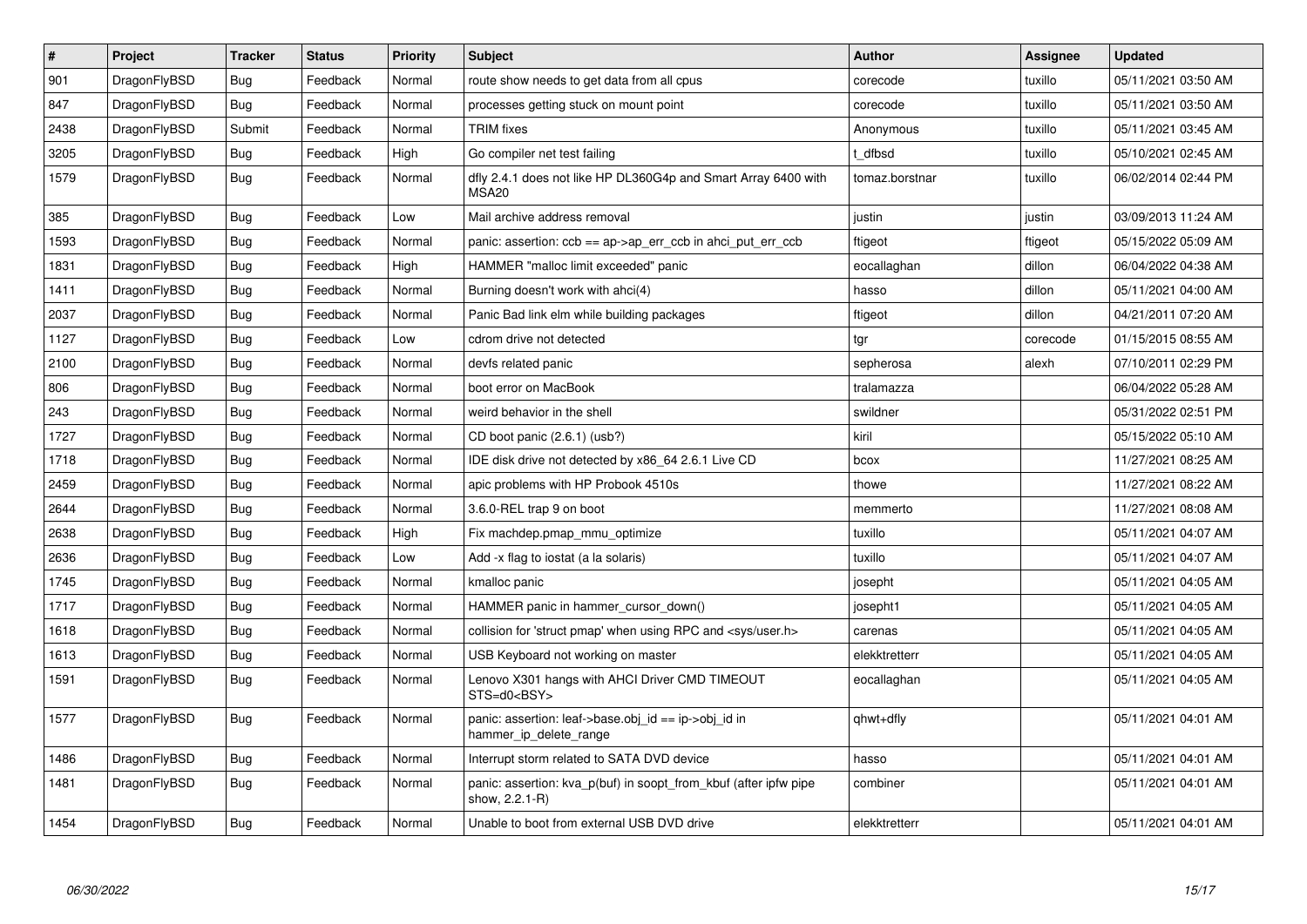| #    | Project      | <b>Tracker</b> | <b>Status</b> | <b>Priority</b> | Subject                                                                                                                                                   | <b>Author</b>     | <b>Assignee</b> | <b>Updated</b>      |
|------|--------------|----------------|---------------|-----------------|-----------------------------------------------------------------------------------------------------------------------------------------------------------|-------------------|-----------------|---------------------|
| 1448 | DragonFlyBSD | Bug            | Feedback      | Normal          | panic: assertion: _tp->tt_msg->tt_cpuid == mycpuid in<br>tcp_callout_active tcp_output tcp_usr_send netmsg_pru_send<br>netmsg_service tcpmsg_service_loop | dillon            |                 | 05/11/2021 04:00 AM |
| 1429 | DragonFlyBSD | Bug            | Feedback      | Normal          | vkernel bug - "mfree: m->m_nextpkt != NULL"                                                                                                               | dillon            |                 | 05/11/2021 04:00 AM |
| 1387 | DragonFlyBSD | <b>Bug</b>     | Feedback      | Normal          | zero-size malloc and ps: kvm_getprocs: Bad address                                                                                                        | qhwt+dfly         |                 | 05/11/2021 04:00 AM |
| 1332 | DragonFlyBSD | <b>Bug</b>     | Feedback      | Normal          | DFBSD 2.2 - Booting usbcdrom/usbsticks on thinkpad hangs on<br>"BTX Halted"                                                                               | tuxillo           |                 | 05/11/2021 04:00 AM |
| 1282 | DragonFlyBSD | <b>Bug</b>     | Feedback      | Normal          | panic (trap 12) when booting SMP kernel on Atom 330 (dual core)                                                                                           | tomaz.borstnar    |                 | 05/11/2021 04:00 AM |
| 1101 | DragonFlyBSD | <b>Bug</b>     | Feedback      | Normal          | ohci related panic                                                                                                                                        | polachok          |                 | 05/11/2021 04:00 AM |
| 3152 | DragonFlyBSD | <b>Bug</b>     | Feedback      | Normal          | Console's size in ttyv0 and single user mode is sticking to 80x25,<br>while ttyv1 can make use of the whole screen                                        | overtime          |                 | 02/24/2019 01:08 AM |
| 1580 | DragonFlyBSD | Bug            | Feedback      | Normal          | Panic (Fatal trap 12: page fault while in kernel mode) while playing<br>with pf and netif names                                                           | rumcic            |                 | 12/21/2018 01:21 AM |
| 1521 | DragonFlyBSD | <b>Bug</b>     | Feedback      | Normal          | amd64 2.4 livecd won't mount root at boot                                                                                                                 | bolapara          |                 | 01/28/2018 03:45 AM |
| 2958 | DragonFlyBSD | <b>Bug</b>     | Feedback      | Normal          | Hammer FS dies during pruning after massive write load                                                                                                    | neilb             |                 | 10/11/2016 04:20 AM |
| 2957 | DragonFlyBSD | <b>Bug</b>     | Feedback      | Normal          | swapoff -a followed by swapon -a doesn't give your swap back                                                                                              | neilb             |                 | 10/09/2016 04:17 AM |
| 1672 | DragonFlyBSD | <b>Bug</b>     | Feedback      | Normal          | panic (trap 12) around btree_search() in 2.4.1-RELEASE                                                                                                    | floid             |                 | 01/19/2015 03:36 AM |
| 1560 | DragonFlyBSD | <b>Bug</b>     | Feedback      | Normal          | Unable to modify partition table on ThinkPad T61p during install                                                                                          | rehsack           |                 | 01/15/2015 08:57 AM |
| 979  | DragonFlyBSD | <b>Bug</b>     | Feedback      | Normal          | Failure-prone USB mass storage (SB600? msdosfs? CAM?)                                                                                                     | floid             |                 | 01/15/2015 08:38 AM |
| 846  | DragonFlyBSD | <b>Bug</b>     | Feedback      | Normal          | USB bugs:usb mouse can't used!                                                                                                                            | frankning         |                 | 01/15/2015 08:36 AM |
| 1456 | DragonFlyBSD | <b>Bug</b>     | Feedback      | Normal          | Microsoft wireless desktop problems                                                                                                                       | elekktretterr     |                 | 01/15/2015 08:34 AM |
| 2617 | DragonFlyBSD | <b>Bug</b>     | Feedback      | Normal          | Possible issue with wireless mouse on 3.6 release                                                                                                         | FilippoMo         |                 | 01/14/2015 03:42 PM |
| 1592 | DragonFlyBSD | Bug            | Feedback      | Normal          | AcpiOSUnmapMemory: Warning, deallocation did not track<br>allocation.                                                                                     | eocallaghan       |                 | 06/02/2014 07:45 AM |
| 1330 | DragonFlyBSD | <b>Bug</b>     | Feedback      | Normal          | Hammer, usb disk, SYNCHRONIZE CACHE failure                                                                                                               | josepht           |                 | 06/02/2014 04:56 AM |
| 570  | DragonFlyBSD | <b>Bug</b>     | Feedback      | Normal          | 1.8.x: ACPI problems                                                                                                                                      | qhwt+dfly         |                 | 06/02/2014 03:45 AM |
| 285  | DragonFlyBSD | <b>Bug</b>     | Feedback      | Low             | interrupt latency with re without ip address configured                                                                                                   | thomas.nikolajsen |                 | 02/20/2014 10:30 AM |
| 2556 | DragonFlyBSD | <b>Bug</b>     | Feedback      | Normal          | DragonFly v3.5.0.81.gd3479 - Process signal weirdness                                                                                                     | tuxillo           |                 | 12/17/2013 03:48 PM |
| 1824 | DragonFlyBSD | <b>Bug</b>     | Feedback      | Normal          | kernel panic, x86, 2.7.3.859.ge5104                                                                                                                       | akirchhoff135014  |                 | 03/10/2013 07:49 AM |
| 1668 | DragonFlyBSD | Bug            | Feedback      | Normal          | Power button not working                                                                                                                                  | elekktretterr     |                 | 03/10/2013 06:22 AM |
| 1250 | DragonFlyBSD | Bug            | Feedback      | Normal          | Panic upon plugging an USB flash drive into the machine                                                                                                   | rumcic            |                 | 03/10/2013 05:17 AM |
| 1249 | DragonFlyBSD | Bug            | Feedback      | Normal          | panic: ffs_vfree: freeing free inode                                                                                                                      | rumcic            |                 | 03/10/2013 05:13 AM |
| 1489 | DragonFlyBSD | <b>Bug</b>     | Feedback      | Normal          | panic: ufs_dirbad: bad dir                                                                                                                                | rumcic            |                 | 03/10/2013 04:34 AM |
| 1563 | DragonFlyBSD | <b>Bug</b>     | Feedback      | Normal          | reset(1) doesn't reset terminal to the defaults                                                                                                           | hasso             |                 | 03/10/2013 04:17 AM |
| 1144 | DragonFlyBSD | <b>Bug</b>     | Feedback      | Normal          | Incorrect clock under KVM                                                                                                                                 | msylvan           |                 | 03/09/2013 01:17 PM |